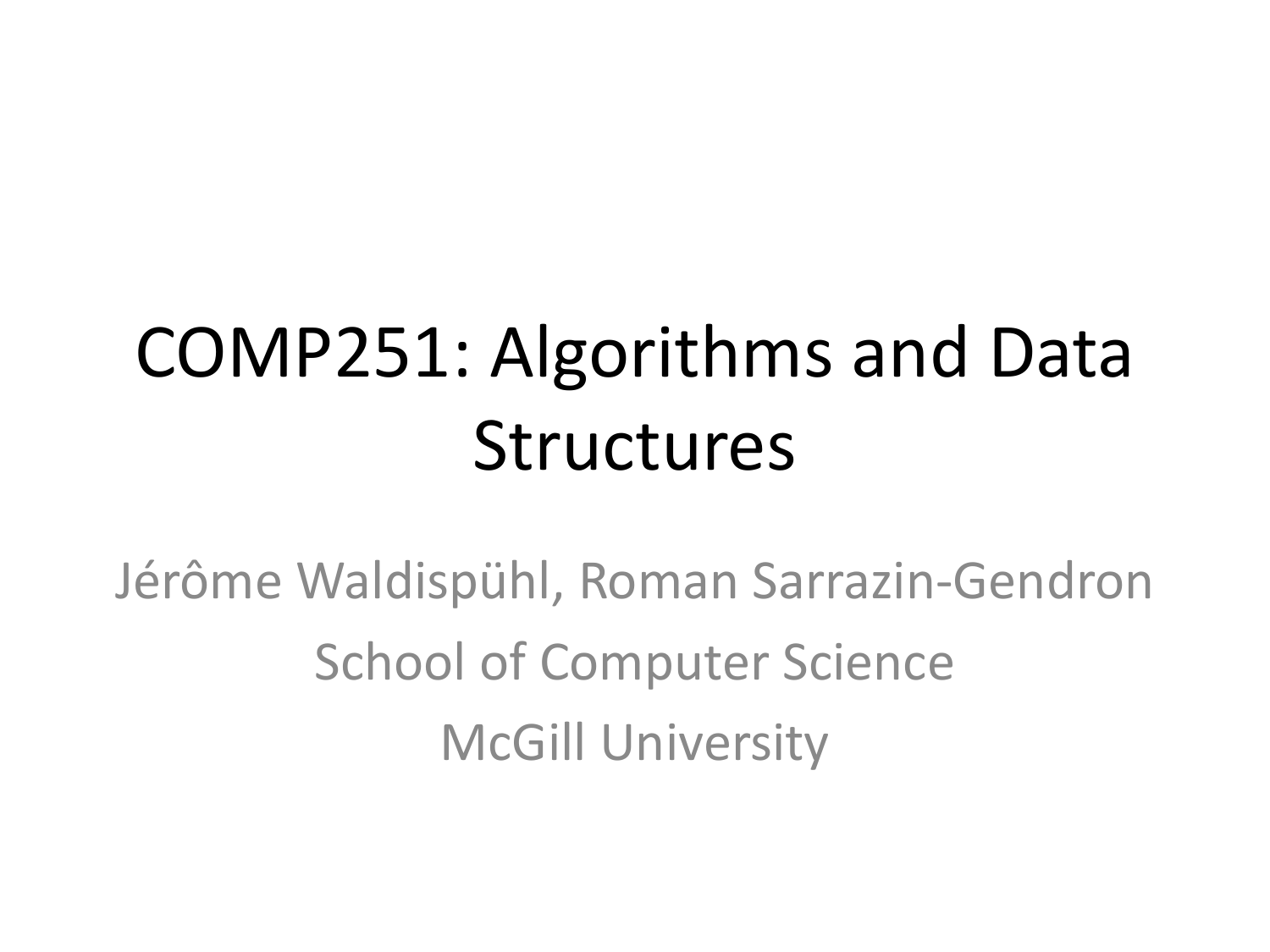## About Me

- Jérôme [Waldispühl](mailto:cs251@cs.mcgill.ca)
- Associate Professor of Computer Science
- Research in Bioinformatics & Human-Computing
- How to reach me?
	- o Office hours (TBA; See online schedule)
	- $\circ$  By appointment (email me to schedule a meeting)
	- o Email: cs251@cs.mcgill.ca

(Note: This will be the only email address you should us and from which you can expect an answer)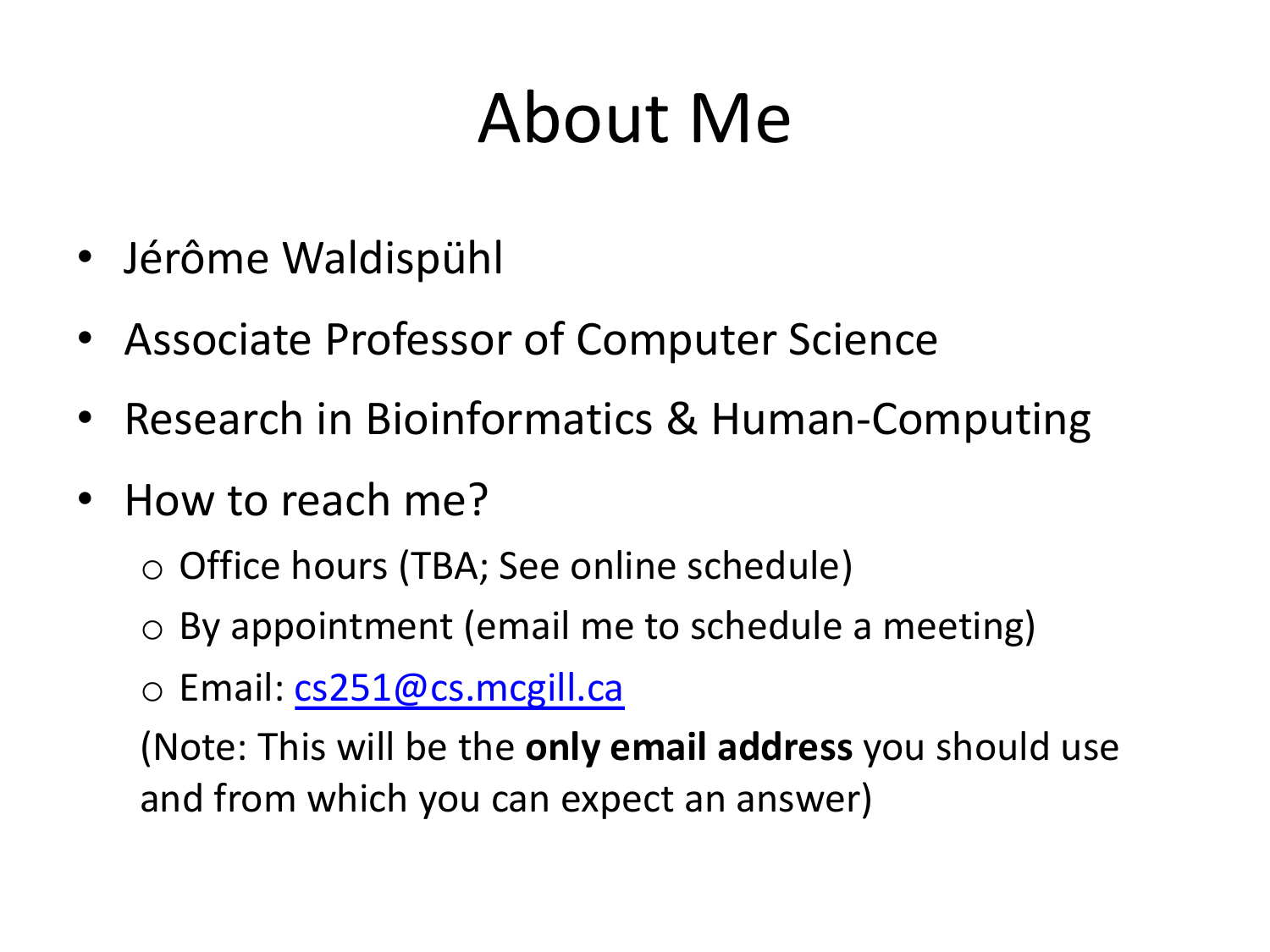## About Me (2)

- Roman [Sarrazin-Gendron](mailto:cs251@cs.mcgill.ca)
- PhD student in Computer Science
- Research in Bioinformatics & Human-Computing
- How to reach me?
	- o Office hours (TBA; See online schedule)
	- $\circ$  By appointment (email me to schedule a meeting)
	- o Email: cs251@cs.mcgill.ca

(Note: This will be the only email address you should us and from which you can expect an answer)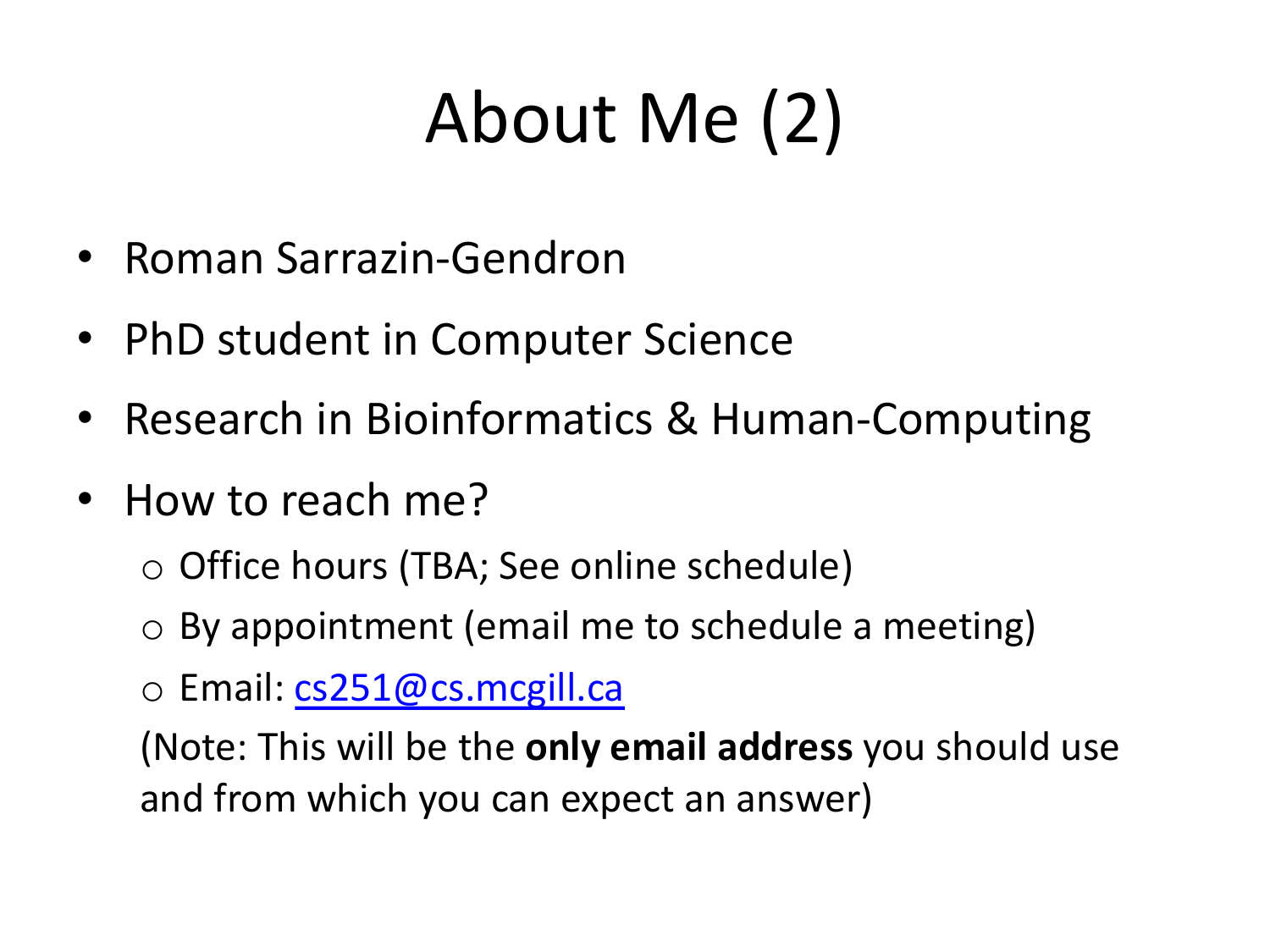#### Where to get announcements & updat

Offici[al channel:](https://edstem.org/us/)

• Course web page: http://www.cs.mcgill.ca/~jeromew/comp251.html

Other channels

- MyCourses
- Ed: https://edstem.org/us/ (Login to stem via mycourses
- **Emails**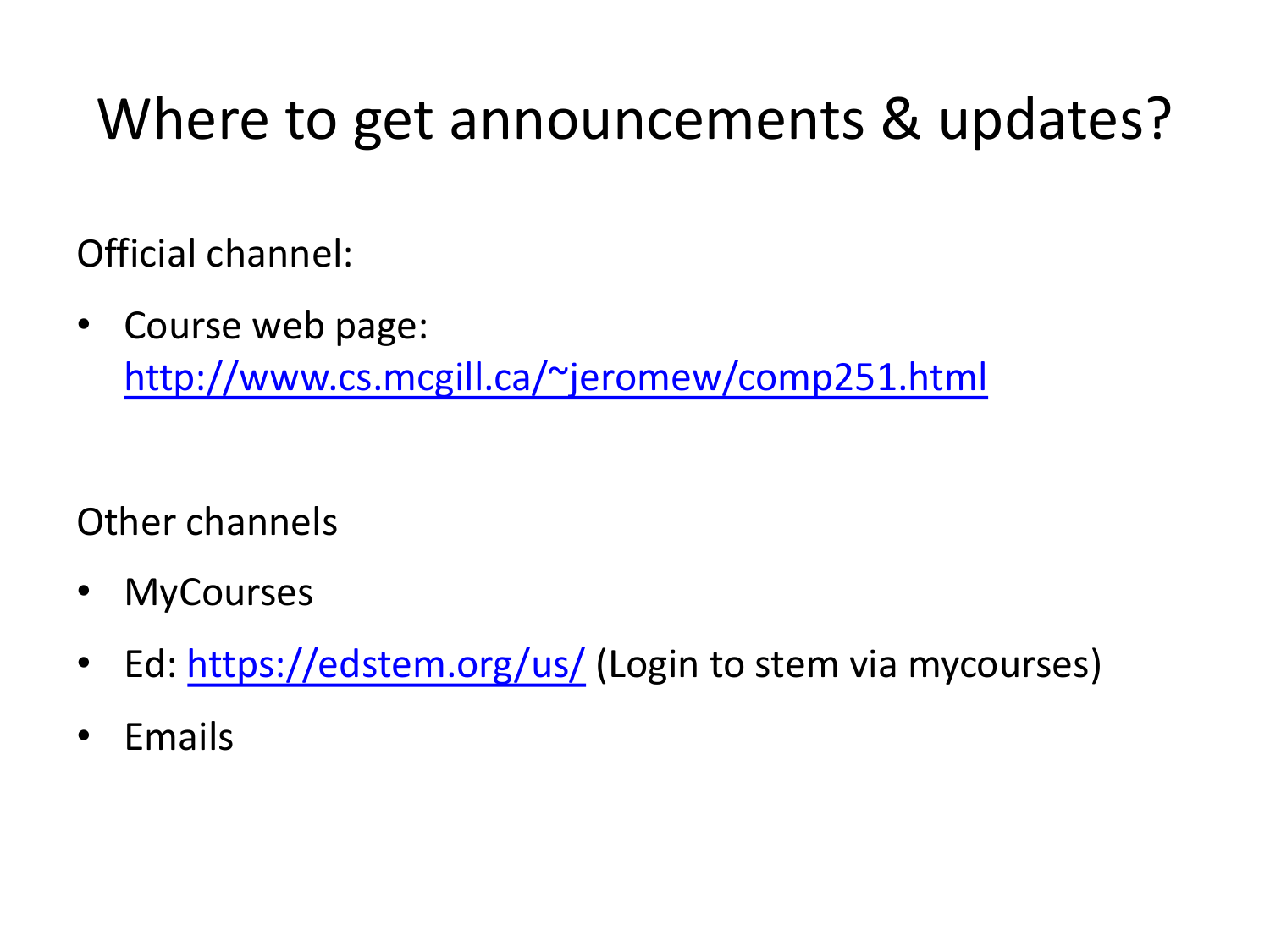#### Remote learning

- Lectures with Zoom
- Discussion board on Ed
- Assignments with codepost
- Exam grading using crowdmark
- We welcome your feedback to make the best use of these tools and improve, when possible, your overall experience.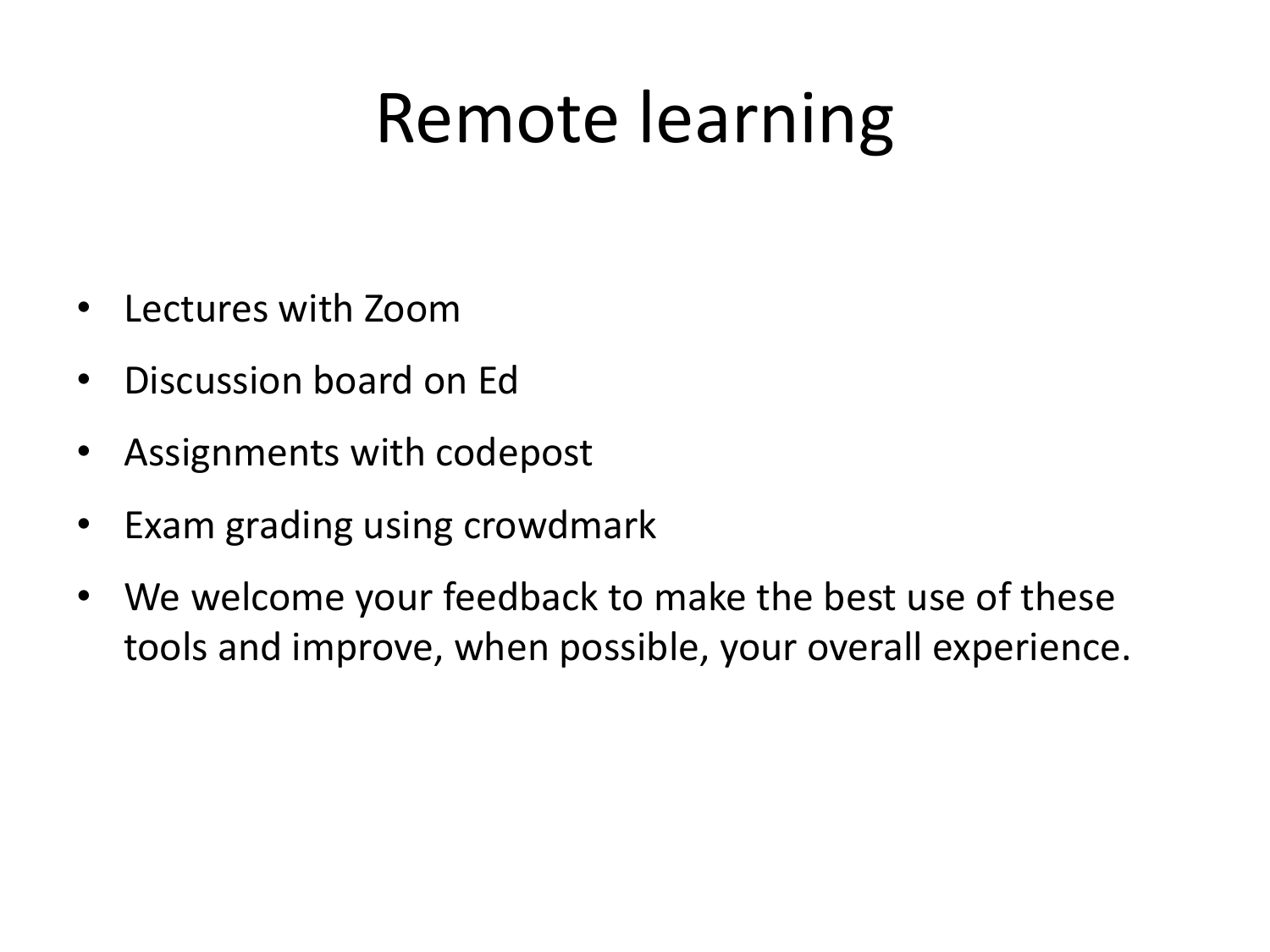## [Commu](mailto:cs251@cs.mcgill.ca)nication

#### **General inquiries:**

Use the forum (https://edstem.org/us/). The answer may b help to your peers too!

#### **Private matters:**

Email us at cs251@cs.mcgill.ca

- Both instructors receive the email simultaneously.
- If the question is a general request, we will ask you to po on Ed to answer it publicly.
- If the question has been answered on the forum, we will redirect you there.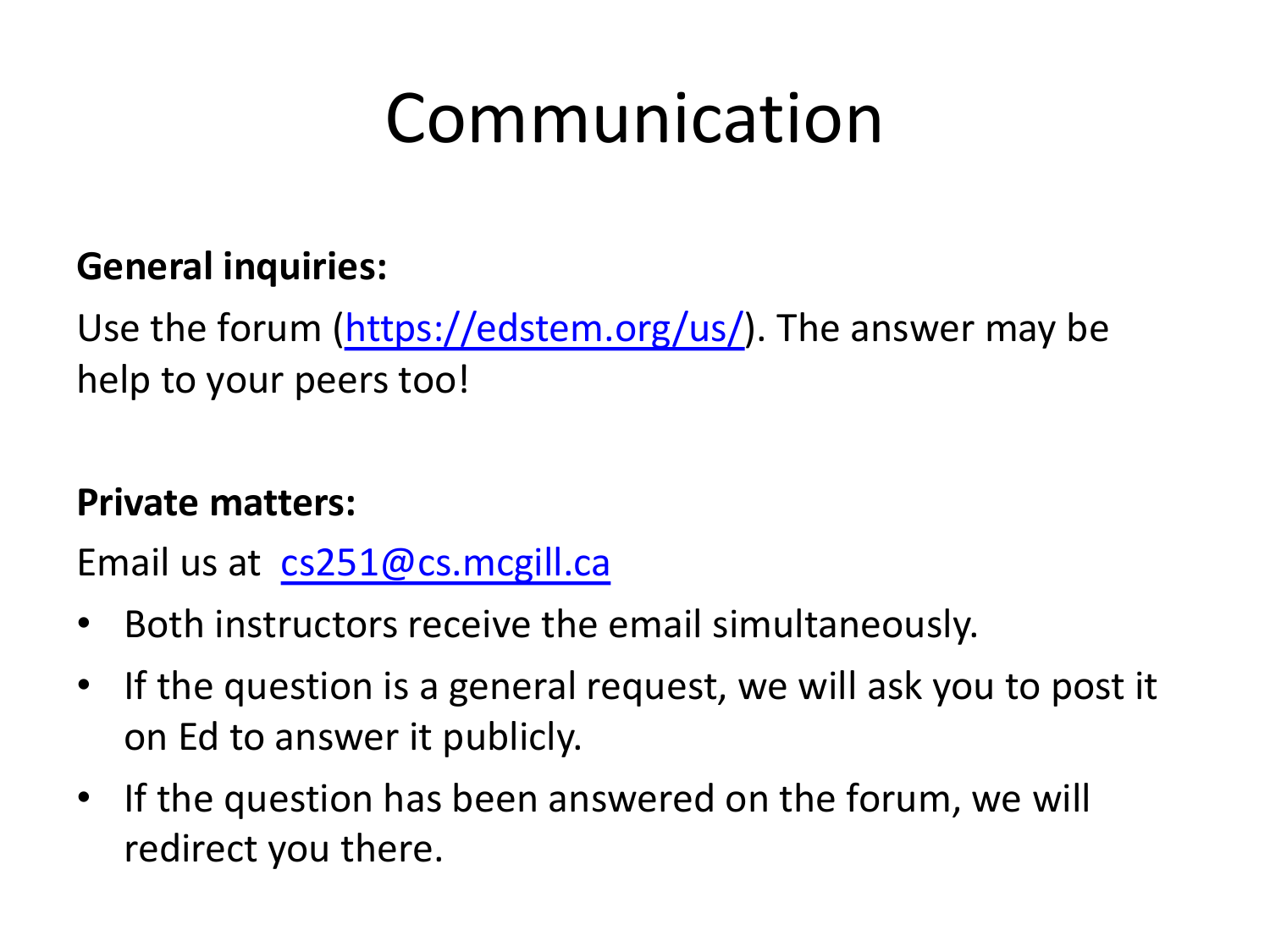#### Evaluation Scheme

- 20% for 4 programming assignments (5% each)
- 20% for 1 mid-term exams
- 60% for the final exam

Notes:

- There will be no modification of this scheme
- The mid-term is **NOT** optional (as well as the final…)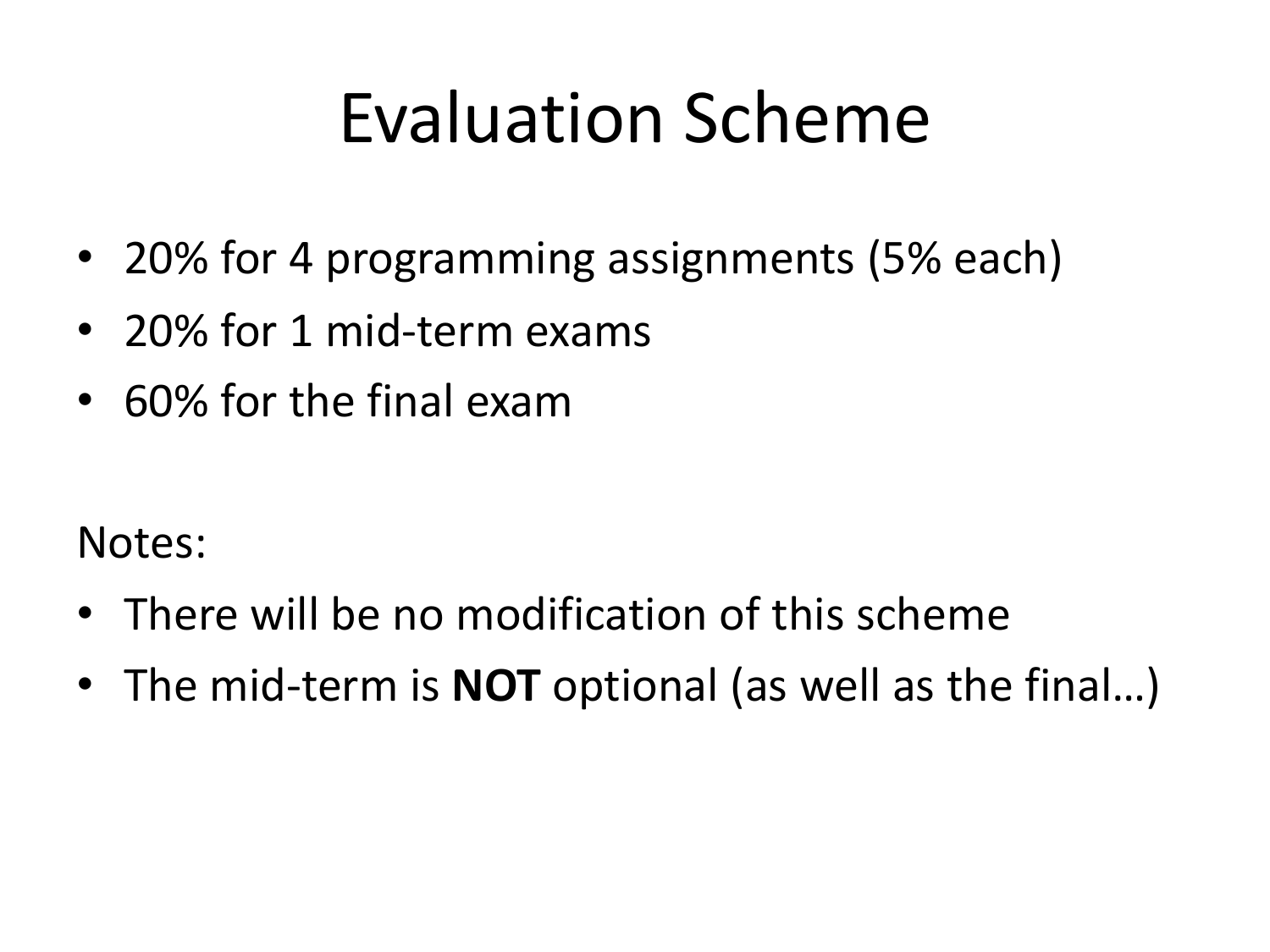#### Grading

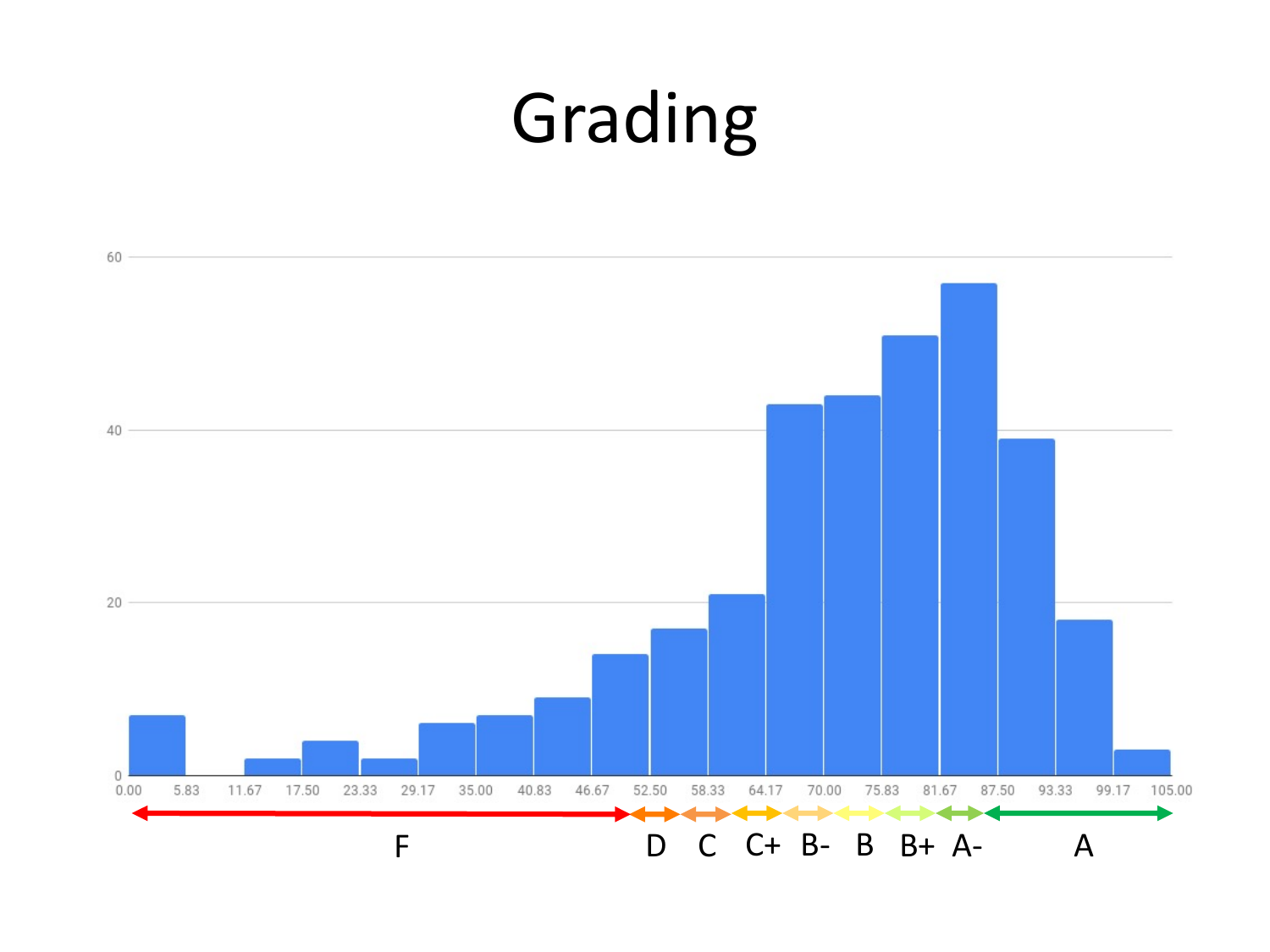## Schedule

- Classes start… Today and end on Dec 2.
- Everything is... Online (except the final exam).
- Tutorials (Unix & Java): September
- Assignments:
	- End of September, mid October, beginning and end of November
	- released 2 weeks before the due date. Start early!
- Midterm: End of October (during regular class hours)
- Final: Exam week **(In person!)**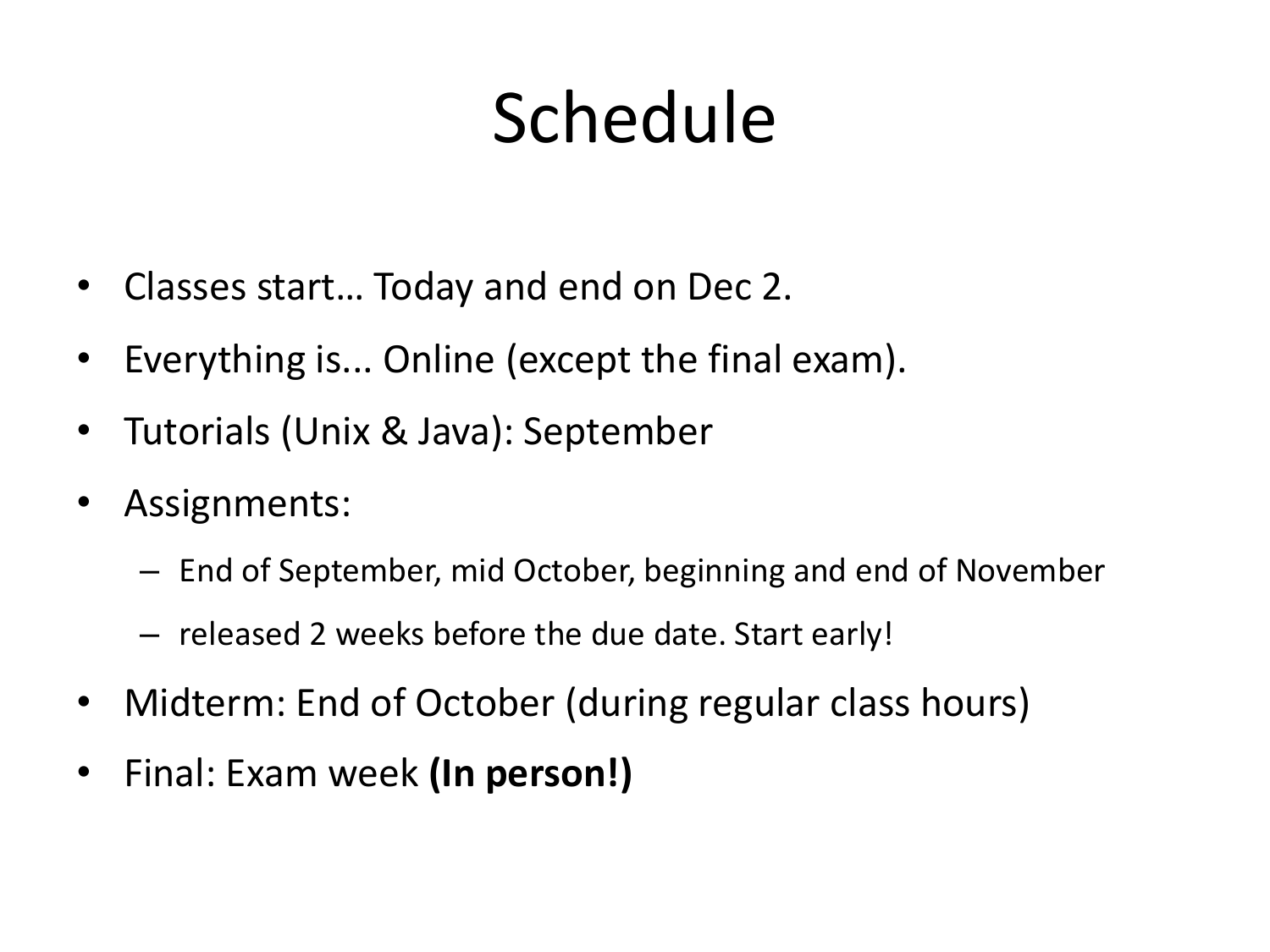#### Online classes

- Lectures are recorded and available for streaming but cannot be downloaded.
- Questions can be asked in the chat. Raise (virtually) the hand and type your question.
- Slides will be available on the course webpage.
- We will try with the live format (with recording). If it does not work well, we will switch to pre-recording and live Q&A (a.k.a. flipped classroom).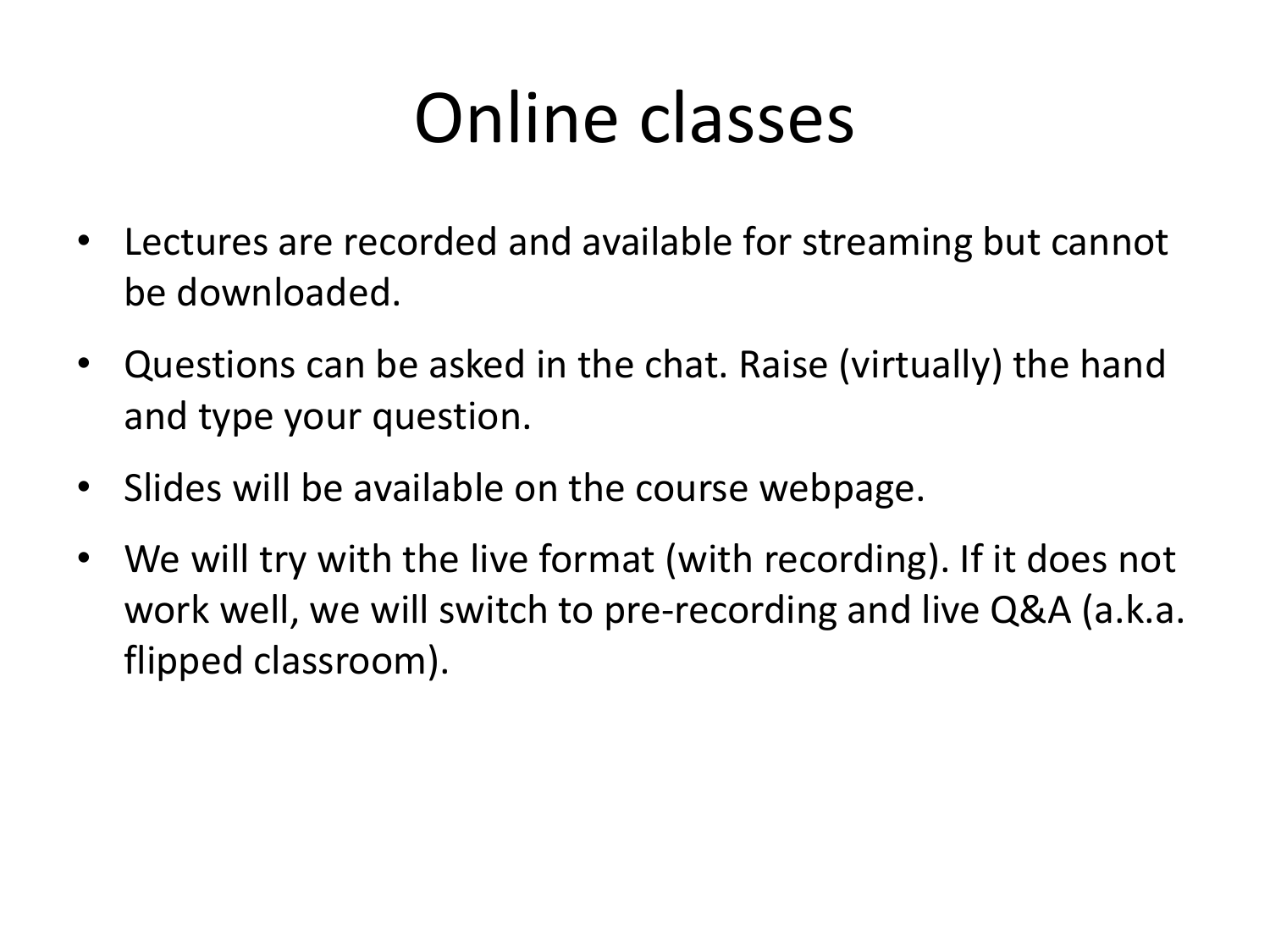## Office hours

- Check schedule o[n the course webpag](mailto:cs251@cs.mcgill.ca)e for the instructors TA's office hours.
- The instructors will cover questions about the course material and administration.
- Programming questions (i.e. assignments) can be asked TAs, but do not expect them to debug your code.
- We will organize Java tutorials.
- How to reach us? cs251@cs.mcgill.ca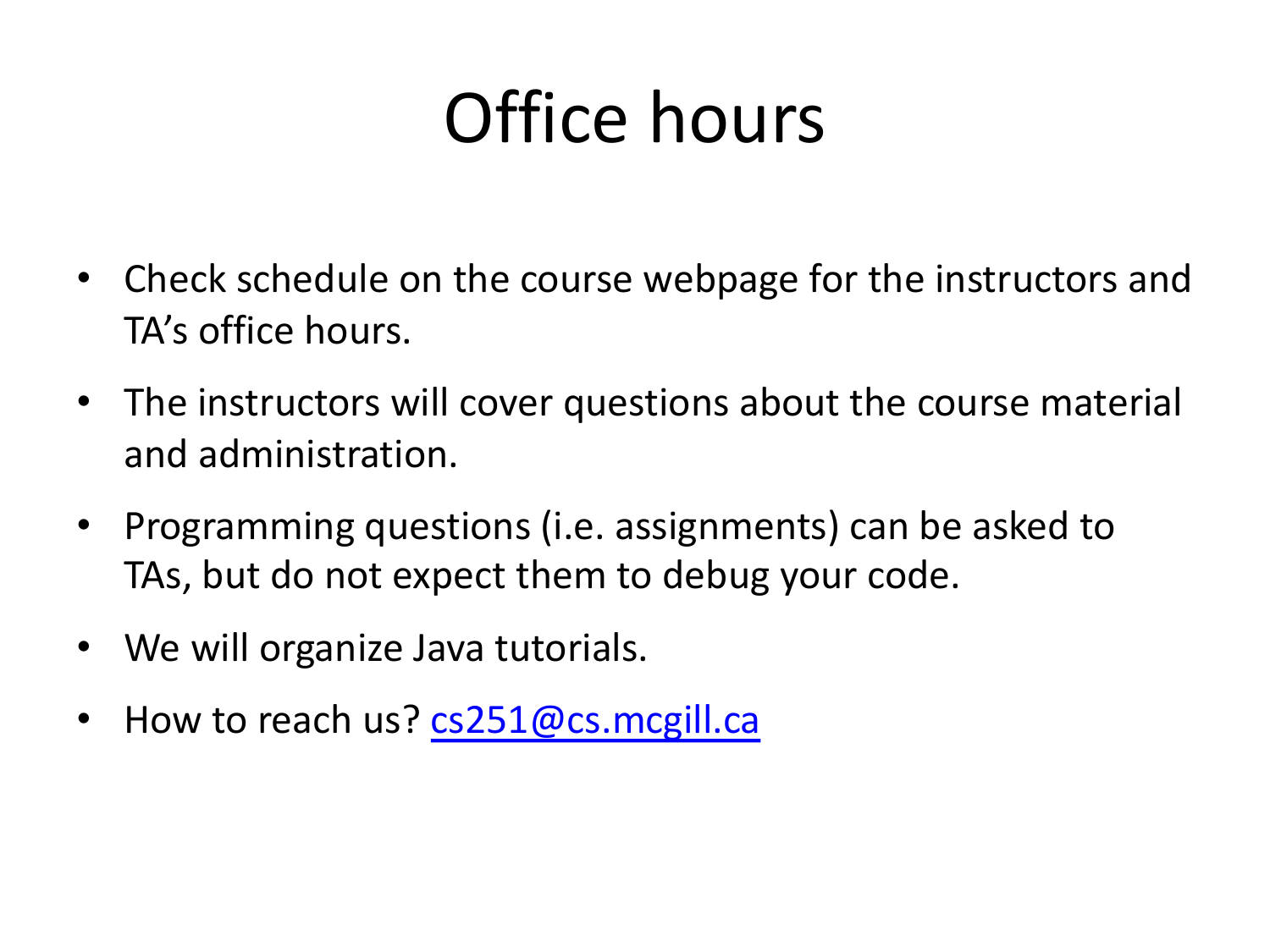### **Outline**

- Sep 7 14: Background & COMP 250 Review
- Sep 16 30: Dictionaries (Tree ADT & Hash tables)
- Oct 5 Oct 7: Intro to Algorithm design (Greedy algorithm)
- Oct 12 Nov 2: Graph algorithms
- Nov 4 Nov 18: Algorithm design & Algorithm analysis
- Nov 23 25: Advanced topics
- Nov 30 Dec 1: Review

Note: Subject to changes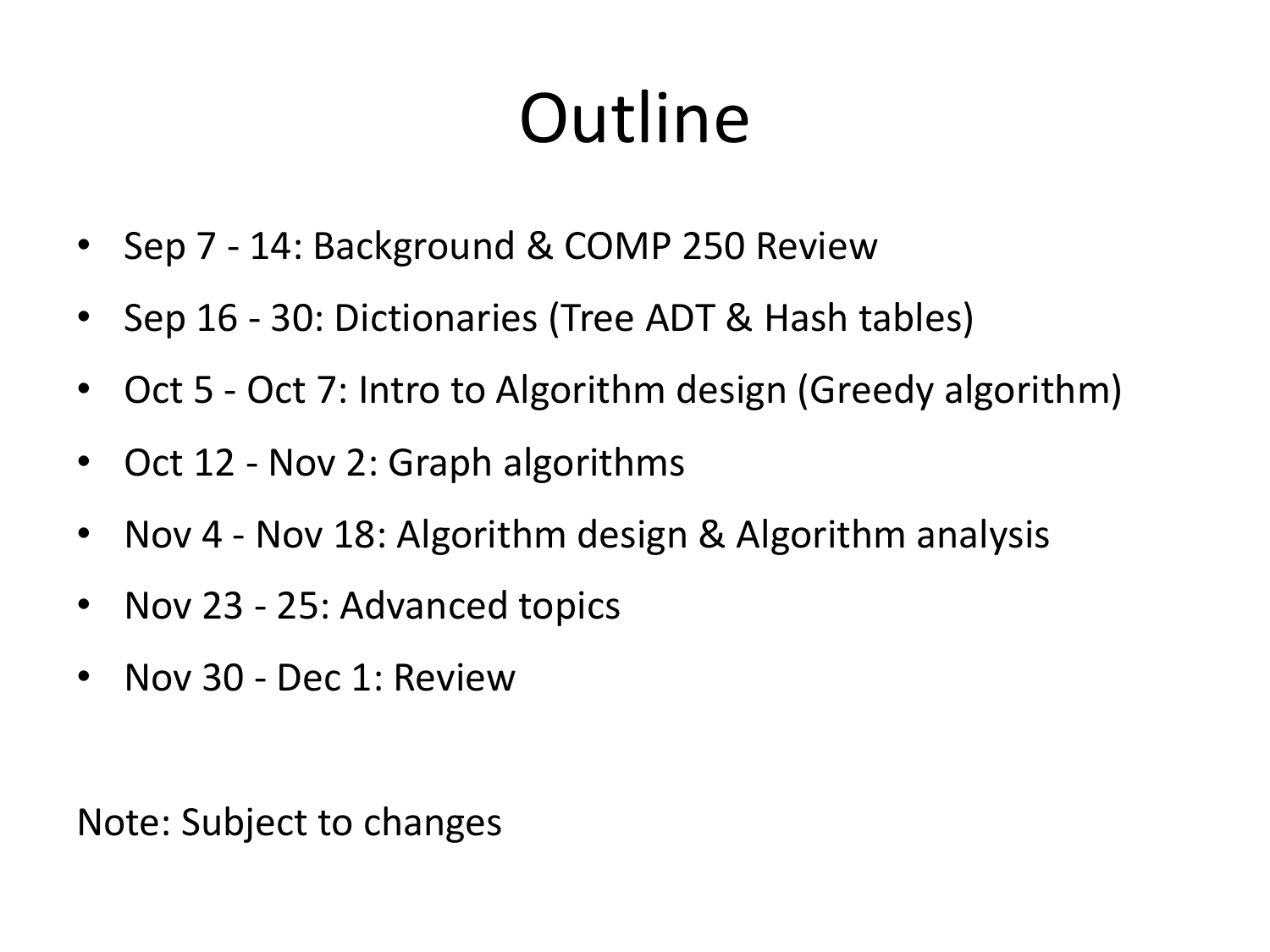### COMP251 vs COMP250

#### **Topics:**

- Algorithm design
- **Proofs** (correctness)
- Analysis of performance

#### **Requirements:**

- Basic understanding of probabilities and discrete math
- Programming in Java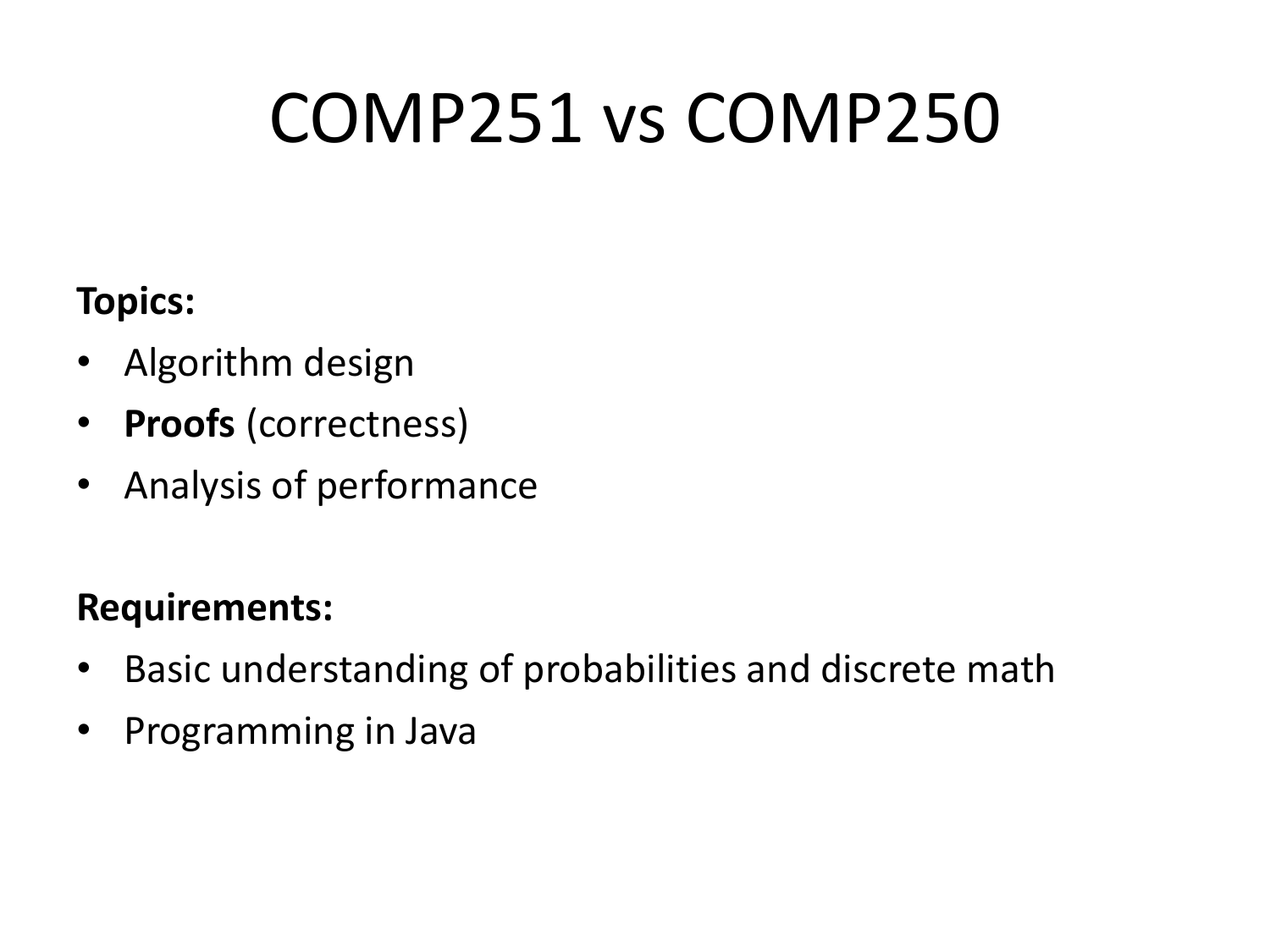#### Textboooks

[CLRS2009] Cormen, Leiserson, Rivest, & Stein, *Introduction to Algorithms*. (*Available as E-book at the McGill library*) [KT2006] Kleinberg & Tardos, *Algorithm Design*.

Textbooks are recommended but not mandatory.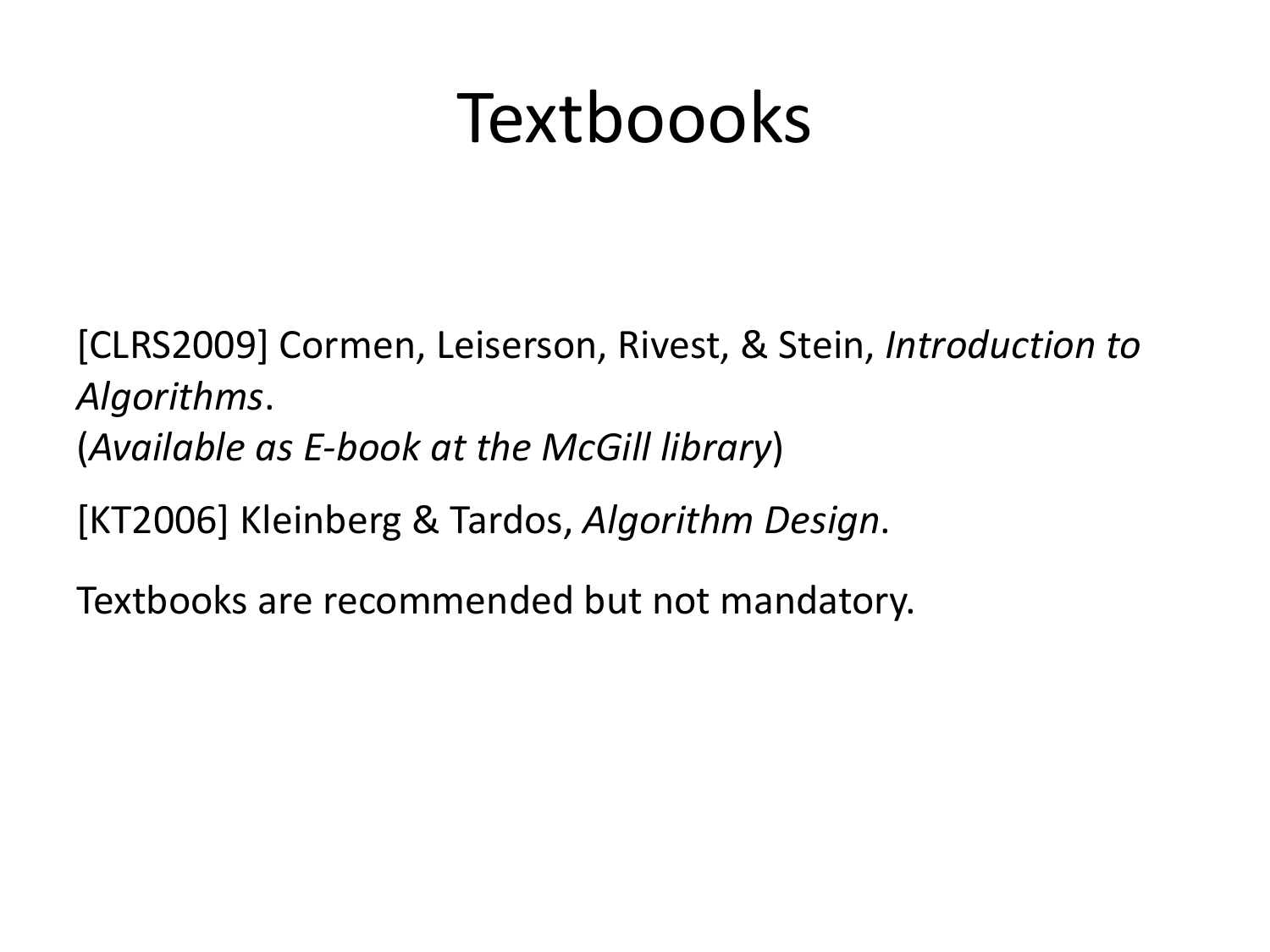#### Assignments

- Programming questions (+ optional proof not graded)
- Programming Language: Java
- Read **carefully** the formatting guidelines.
- **Strictly** follow the formatting guidelines.
- We will use Codepost (subject to change)
- You can replace your files before the deadline.
- Discuss but **do not share/copy solutions** (this is plagiarism).
- Indicate the name of persons with whom you discussed with (including teaching staff).
- We cannot guarantee to answer any question sent less than 24h from the deadline.
- We do not debug your code.
- 20% late submission penalty if less than 24 after the deadline. Refused otherwise. This is a strict policy.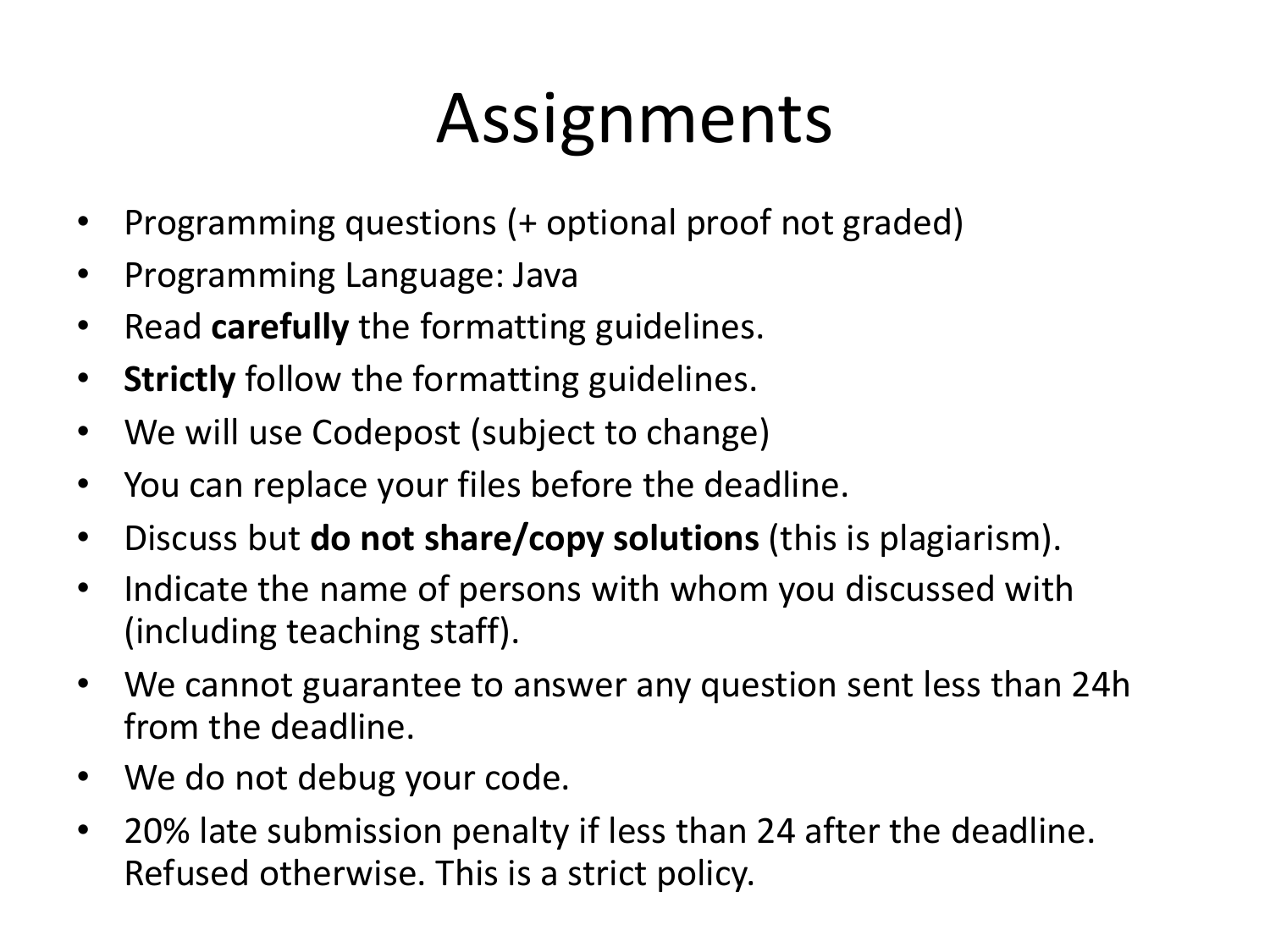## Rules for programming questions

- Indent and comment your code!
- Use the template provided.
- Do **not** use custom libraries (unless specified).
- Follow the syntax of the command line provided in the question.
- Use the tests but recall it does not guarantee that your program is 100% correct.
- As safety net, check that your files compile on SOCS servers (Note: Create an account if you do not already have one)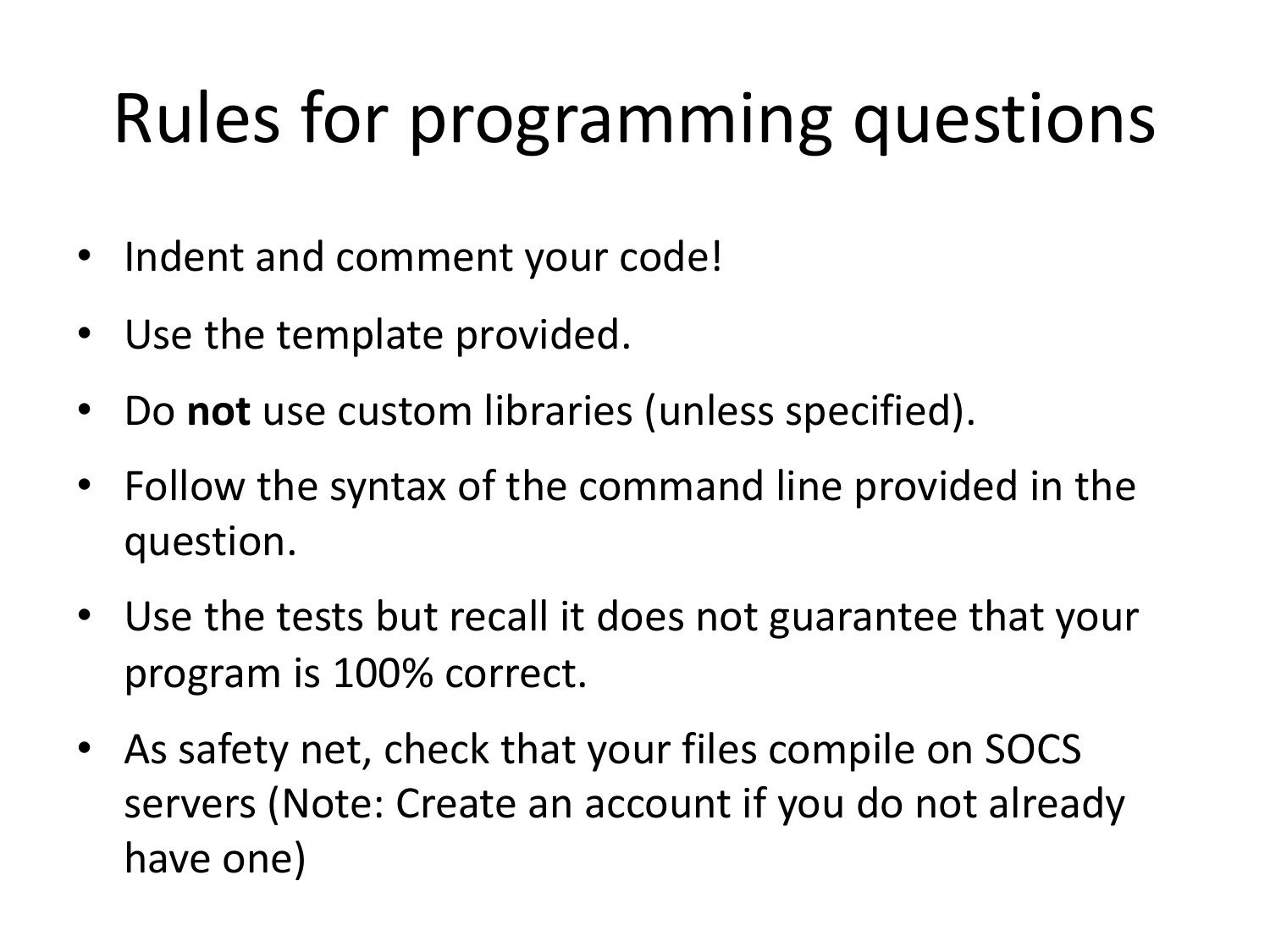### Automated grading

"His assignments were not incredibly difficult, but you would get a 0 for tiny, unimportant details. I misnamed a file by one letter, automatic zero. After spending 3 weeks on the assignment, they made no exceptions, had no mercy or understanding." *(Anonymous comment on ratemyprofessor.com)*

- *1. Warning: Assignments were not including proofs*
- *2. We (staff) only can decide what is important or not*
- *3. In 2 weeks you have plenty of time to check the guidelines (a.k.a. do not wait the last minute)*
- *4. No exception is the only way to be fair with everyone*

*Note: we also get nice comments sometimes*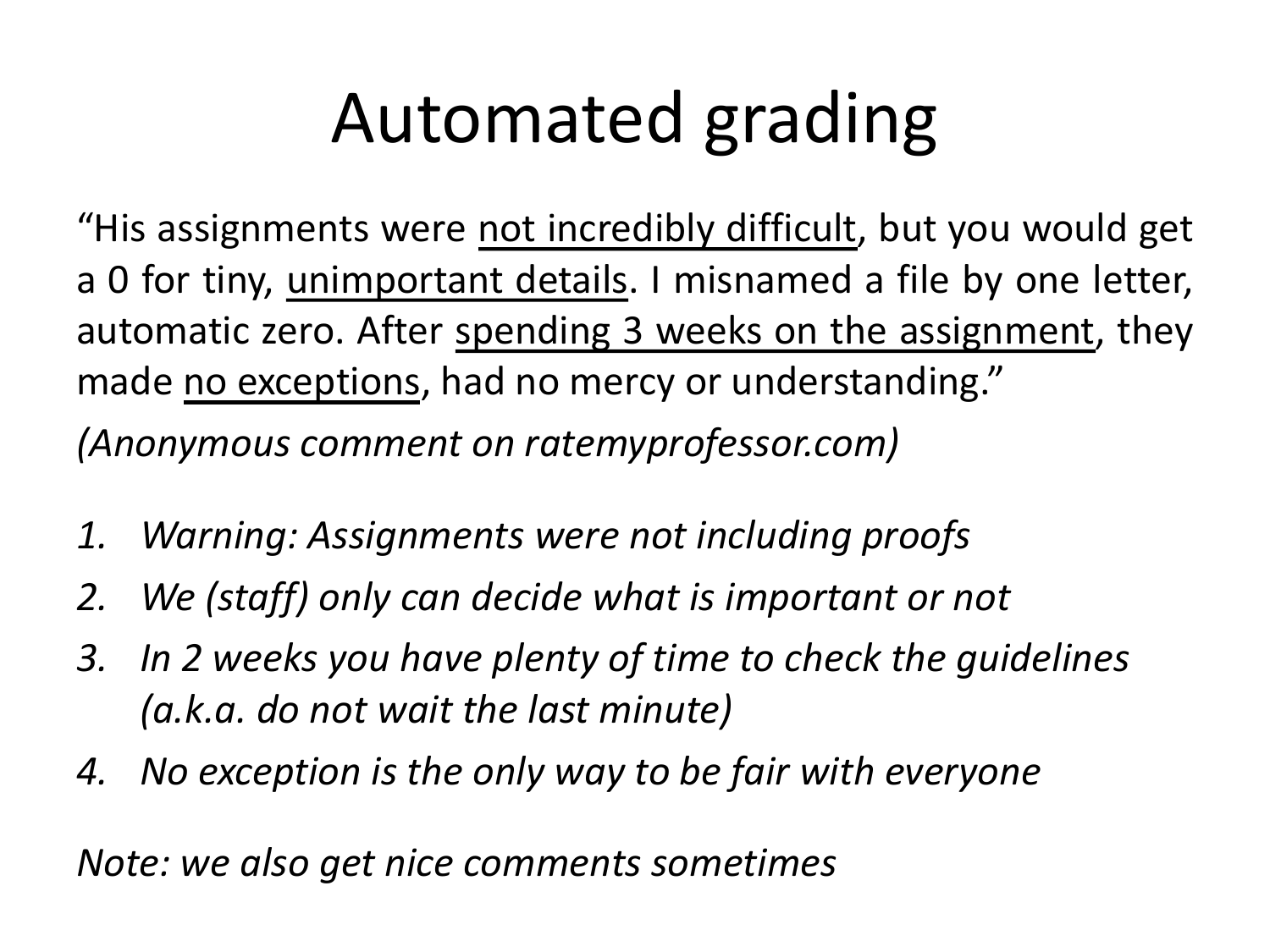# Plagiarism

- 1. We run programs to automatically detect possible case plagiarism in programming assignments.
- 2. We manually review each case.
- 3. If we consider there is a case of plagiarism, we report of to a disciplinary officer. We send email notifications aft
- 4. The rest of the procedure is out of our hands. Still, you consult a description of the disciplinary procedure at: https://www.mcgill.ca/students/srr/honest/staff/stude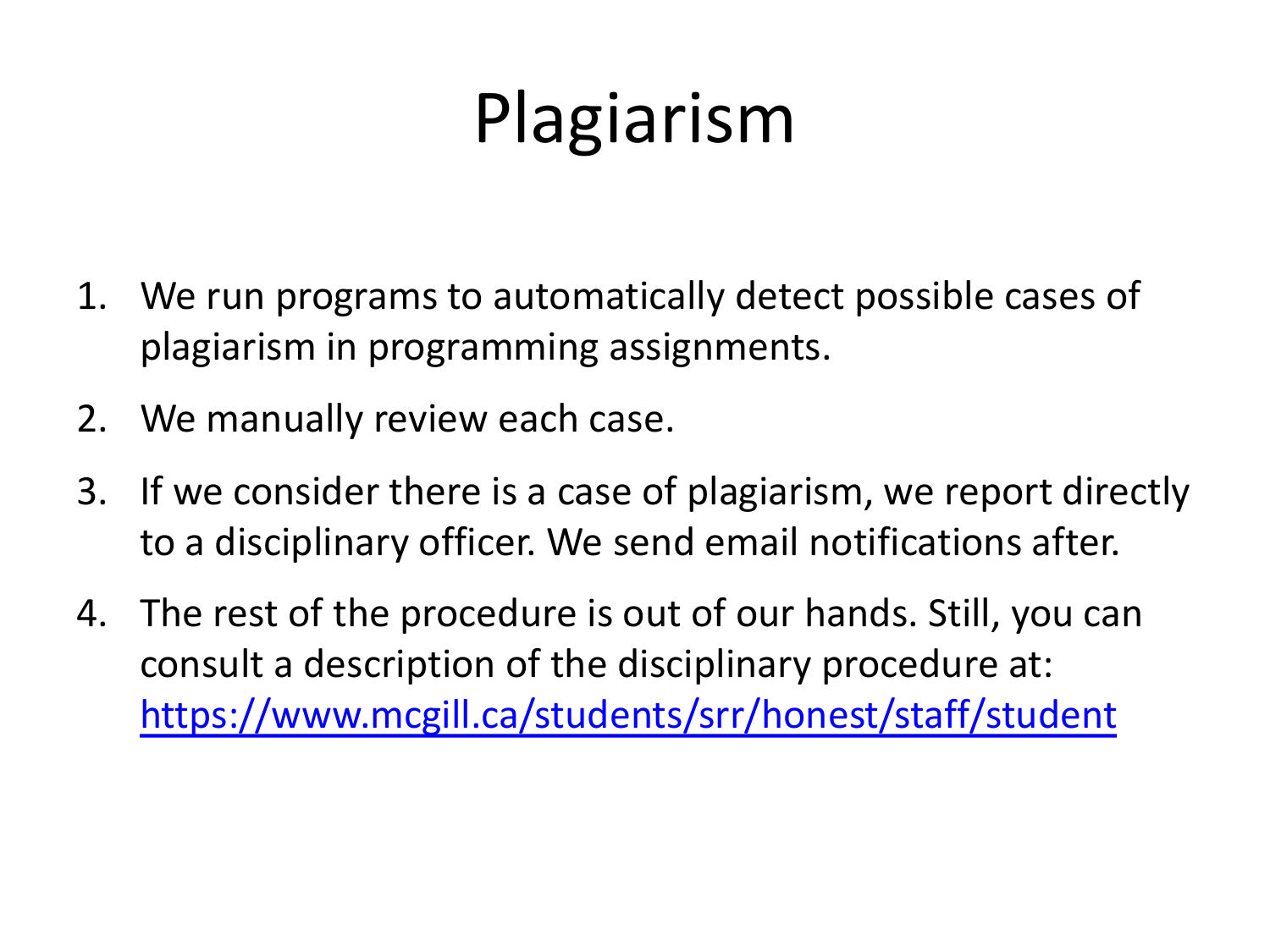## Midterm

- What? Quizzes, application of algorithms, and **proofs**.
- When? During the regular class hours.
	- § Designed to be fully completed in less than 1h30
	- § You are not expected to have any conflict with another midterm
	- Dates will be announced ASAP
- Where? Crowdmark

Note: we will also closely monitor for plagiarism cases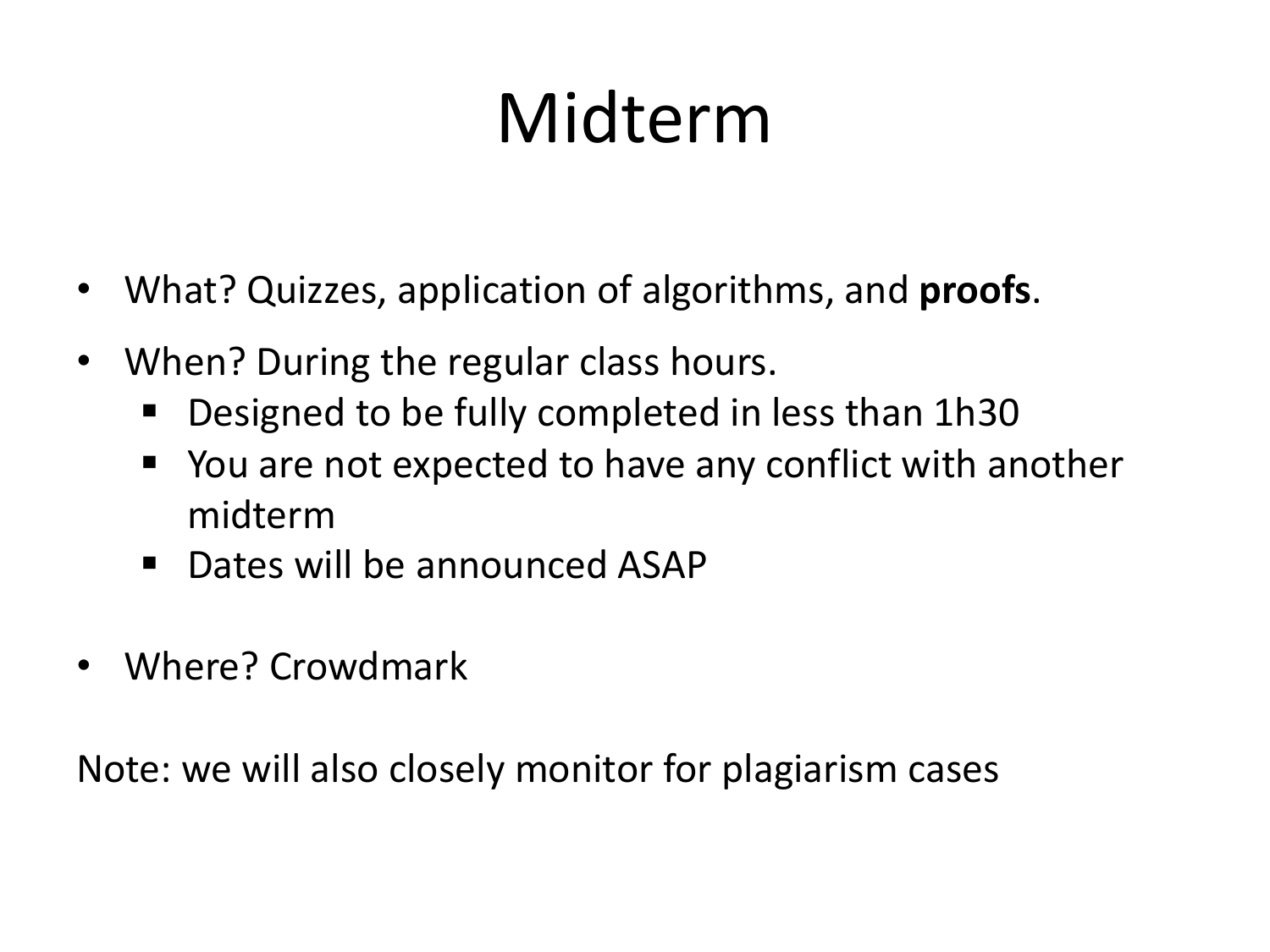#### Final Examination

- What? Same format as the mid-term but it covers all topics (including advanced topics!)
	- Same format as the mid-term but it covers all topics (including advanced topics!)
- When?
	- § Designed to be fully completed in 3h00
	- Exam week
- Where?
	- § In-Person!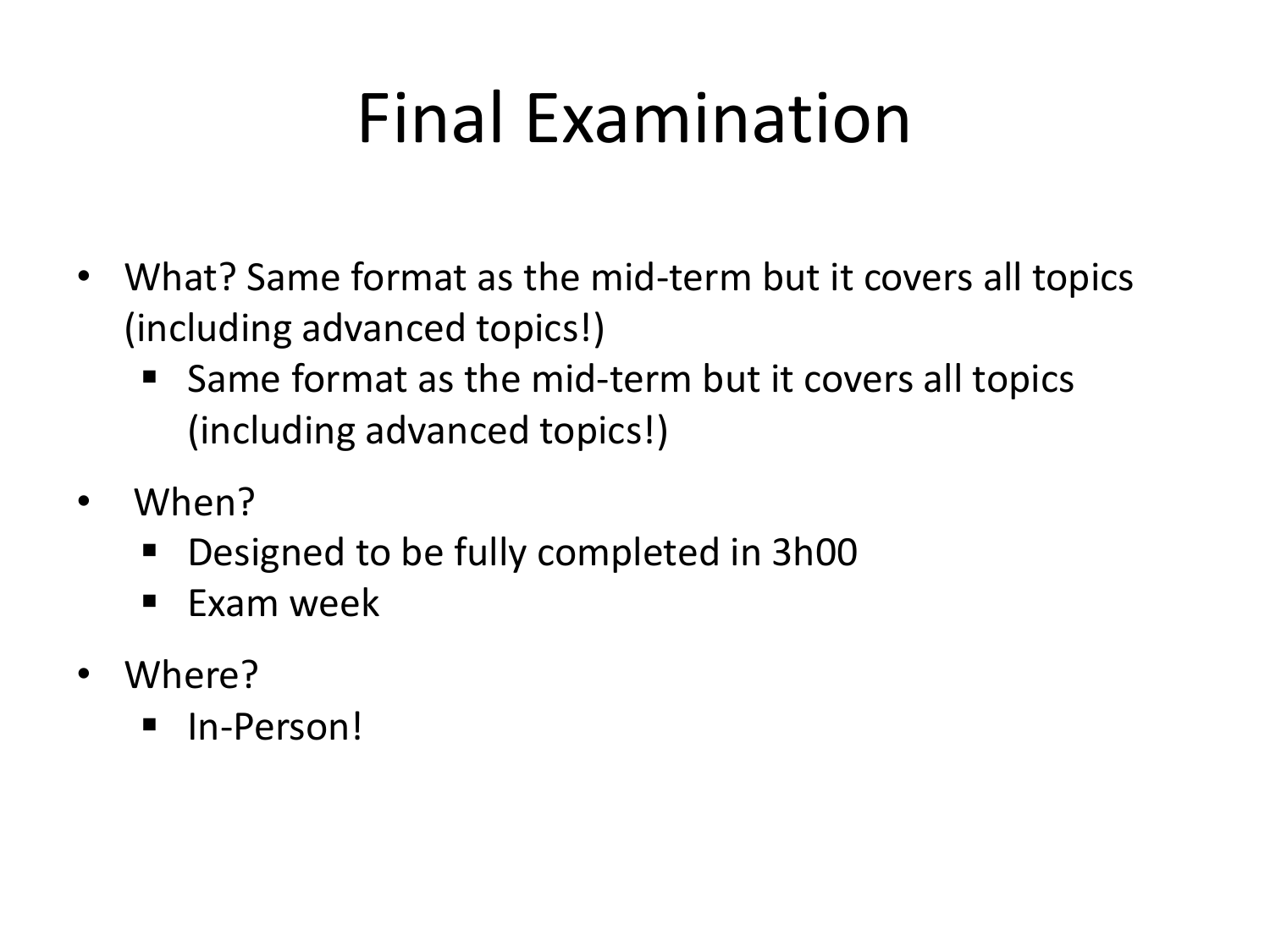## Next (four) classes

- Review of COMP 250 material
	- Reccurences
	- Proofs
	- Big Oh notations
	- Trees and graphs
- Basic probability (expectation, indicator)
- Binary numbers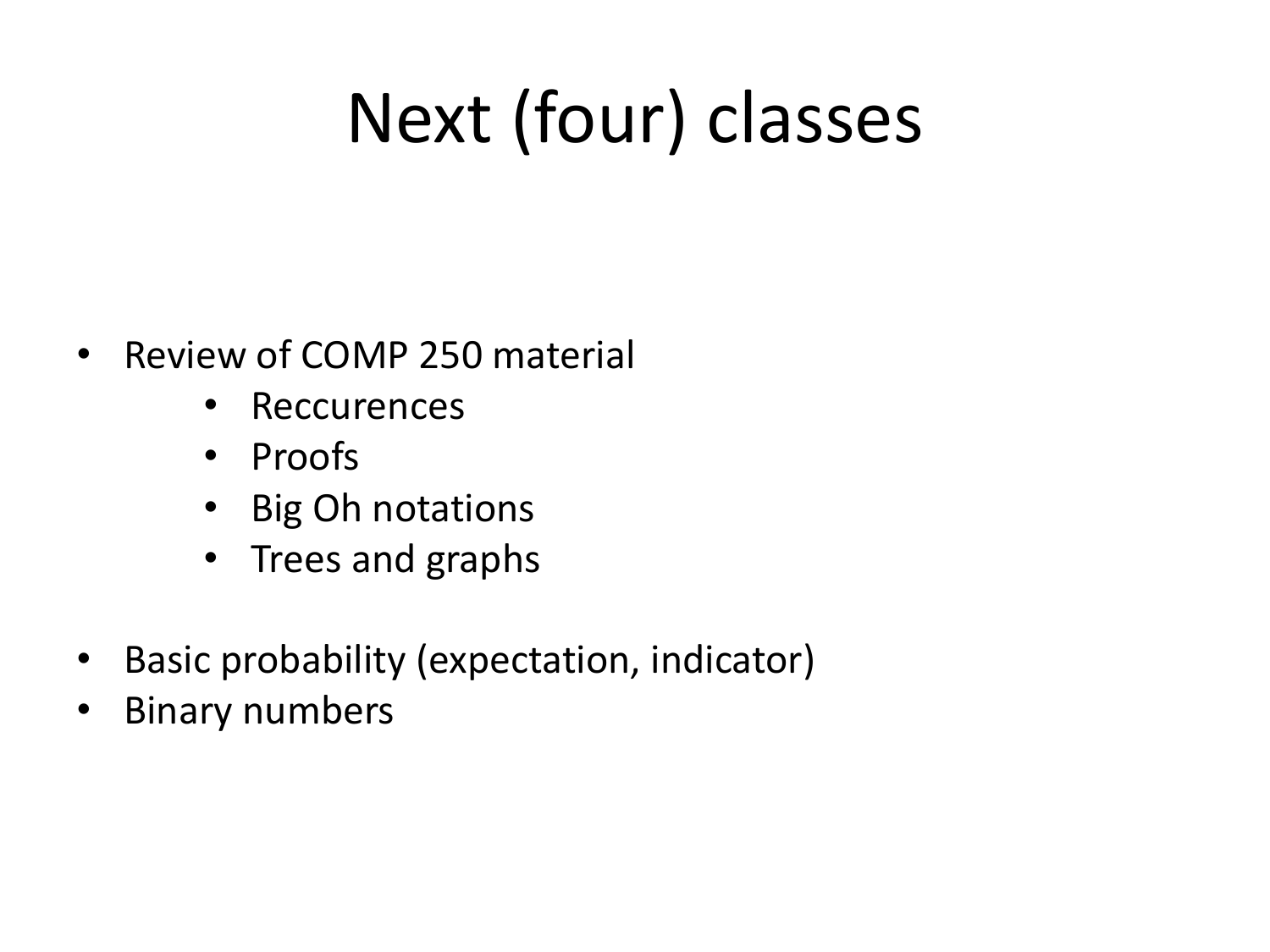#### Prerequisite from COMP 250: Data Structures

• Array

running time for insert, delete, find...

• Single-linked list

Better than arrays:

Easier to insert and delete

No need to know size in advance

Worse than arrays:

finding the n-th element is slow (so binarySearch is hard) Require more memory (for the "next" member)

- Doubly-linked list Allow to move backward Makes deleting elements easier
- Stacks and queues You should understand all applications we saw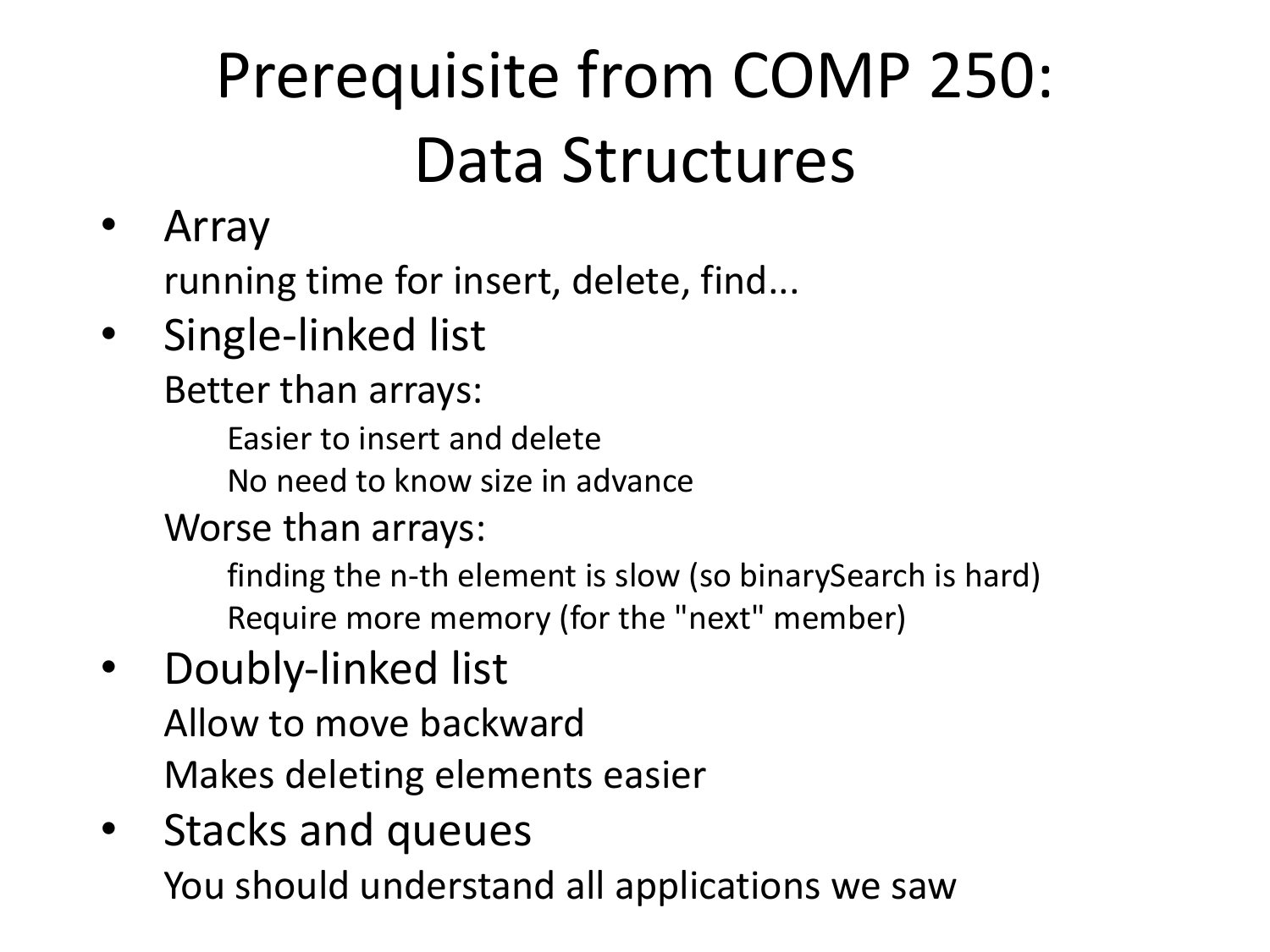#### Recursions

- Definition (recursive case & base case)
- Binary search
- Fibonacci
- Merge Sort
- How to write a function describing the running time of a recursive algorithms.
- Estimate the number of recursive calls.
- Dividing original problem into roughly equal size subproblems usually gives better running times.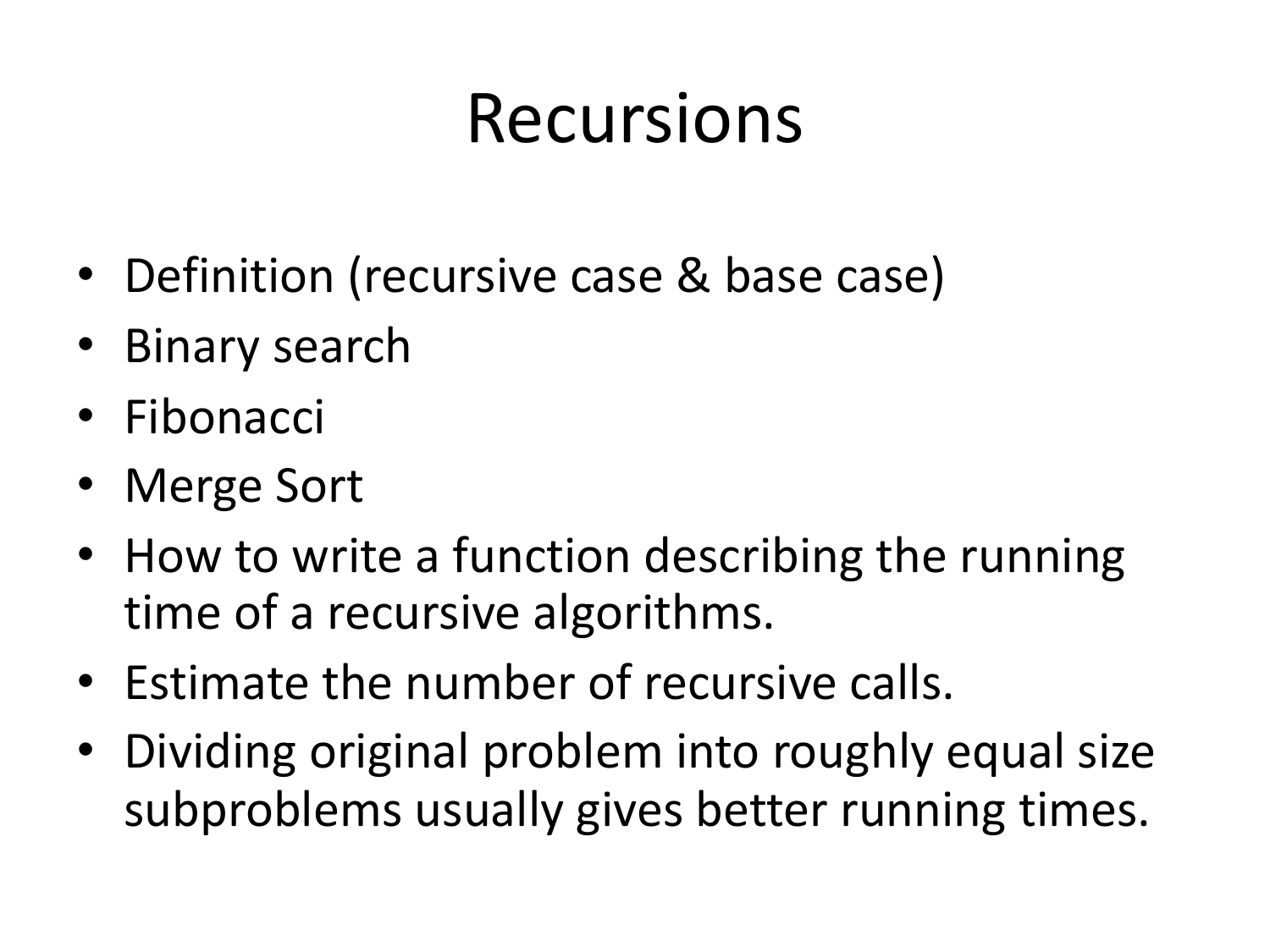## Running time and big-Oh

#### • Running time:

- $\circ$  Counting primitive operations
- $\circ$  Dealing with loops:  $\Sigma_{n=1}^{n}$  i = n (n+1)/2 is O(n<sup>2</sup>)
- o Worst-case vs average-case vs best-case
- Big-Oh notation:
	- o Mathematical definition
	- o Big-Oh is relevant only for large inputs. For small inputs, big-Oh may be irrelevant (remember integer multiplications)
- Big-Theta, Big-Omega
- Unless mentioned otherwise, big-Oh running time is for worst-case.
- You need to know and *understand* the big-Oh running time of all algorithms seen in class and in homeworks.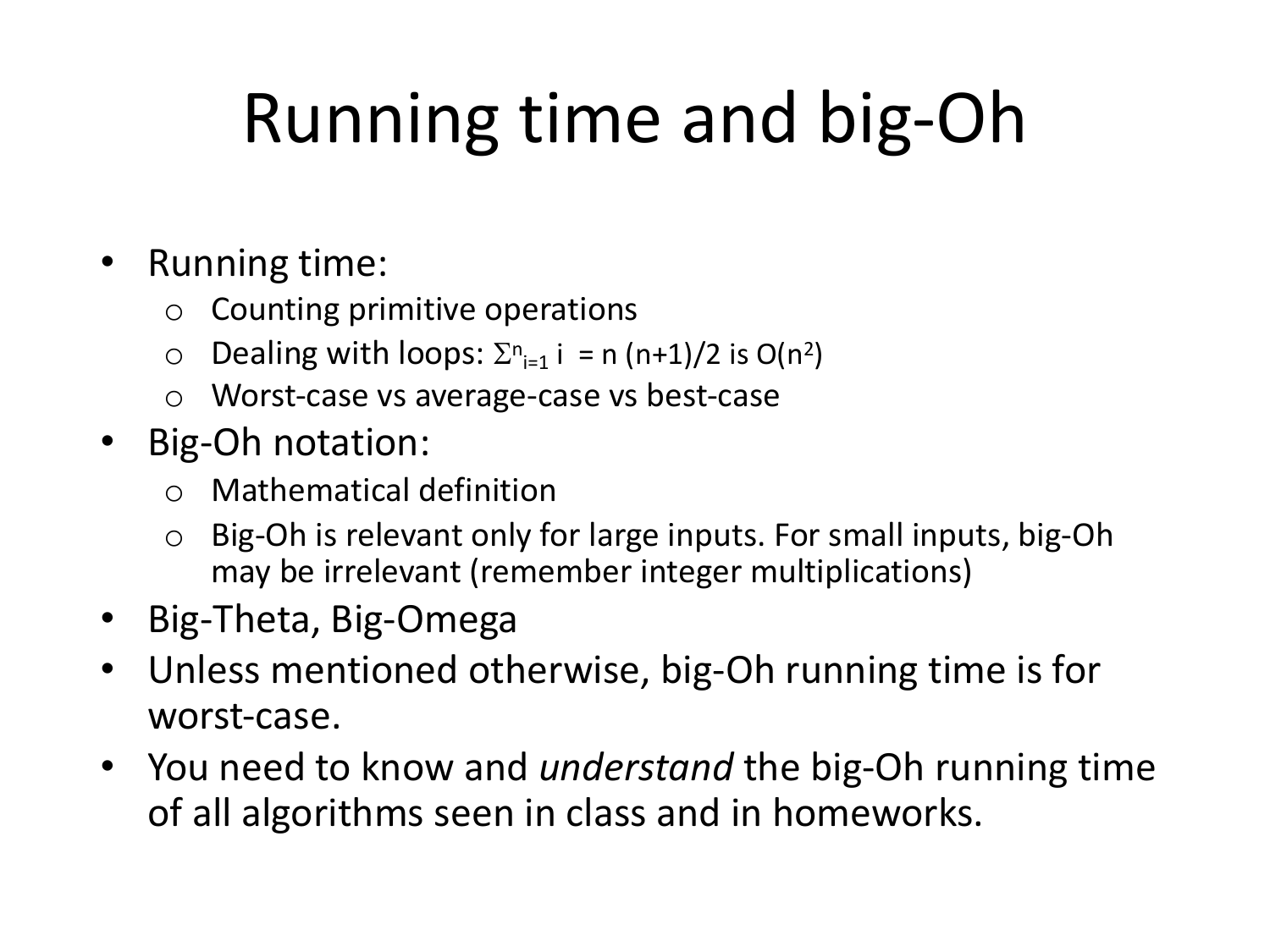## ADT (Abstract Data Structure)

What it is?

Description of the *interface* of a data structure. It specifies:

- What type of data can be stored
- What kind of operations can be performed
- Hides the details of implementation

Why it is important?

Simplifies the way we think of large programs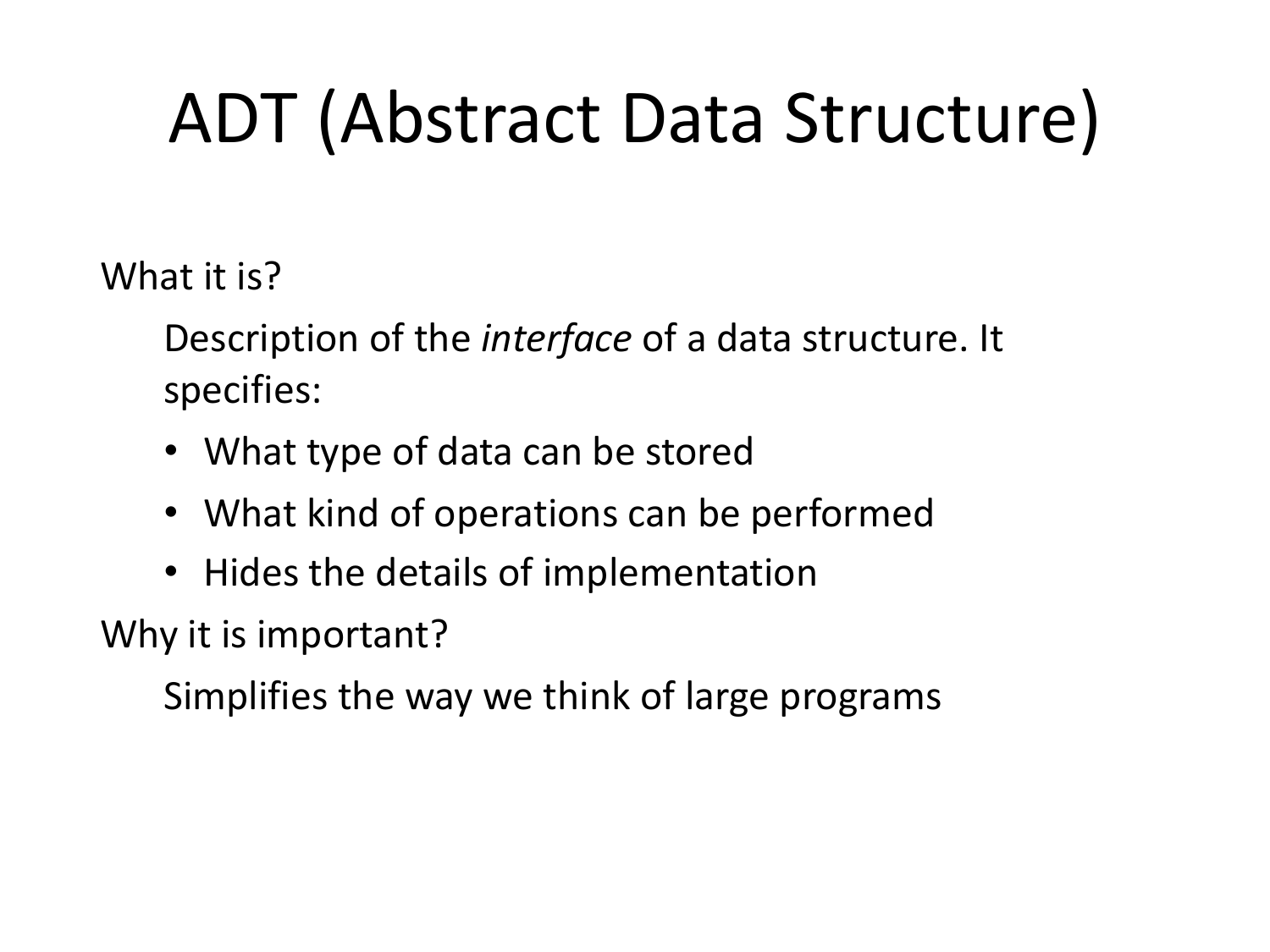#### **Trees**

- treeNode representation
- Vocabulary: node, leaf, root, parent, sibling, descendants, ancestors, subtree rooted at x, internal and external nodes, ordered, binary, proper binary
- Depth and height
	- Definition
	- How to compute it.
- Tree traversal
	- Pre-order, In-order, Post-order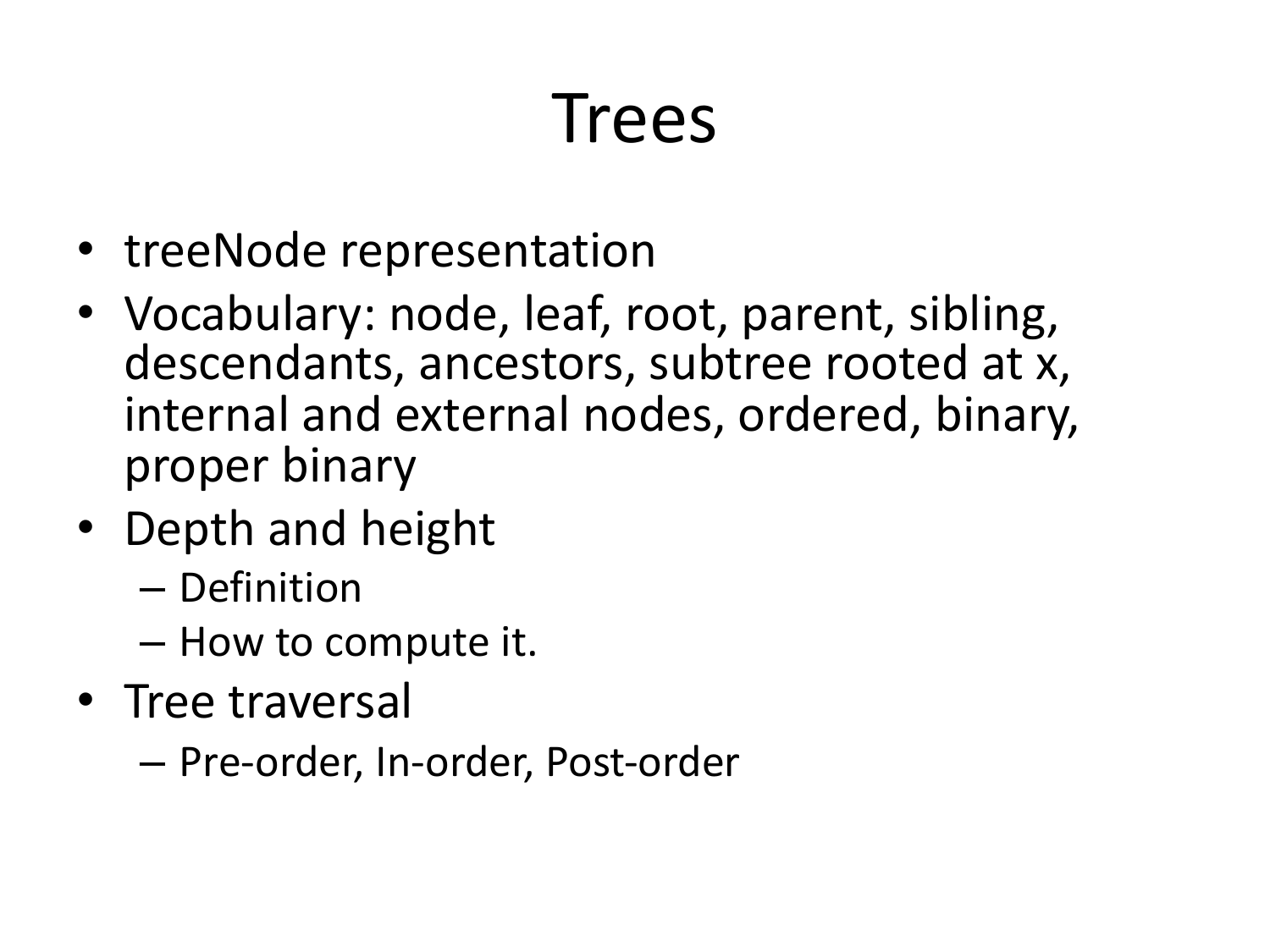### Dictionary ADTs

- Stores pairs (key, info)
- Operations: find(key), insert(key, info), remove(key)
- Cases where array implementation is bad (with complexity)
- Cases where linked-list implementation is bad (with complexity)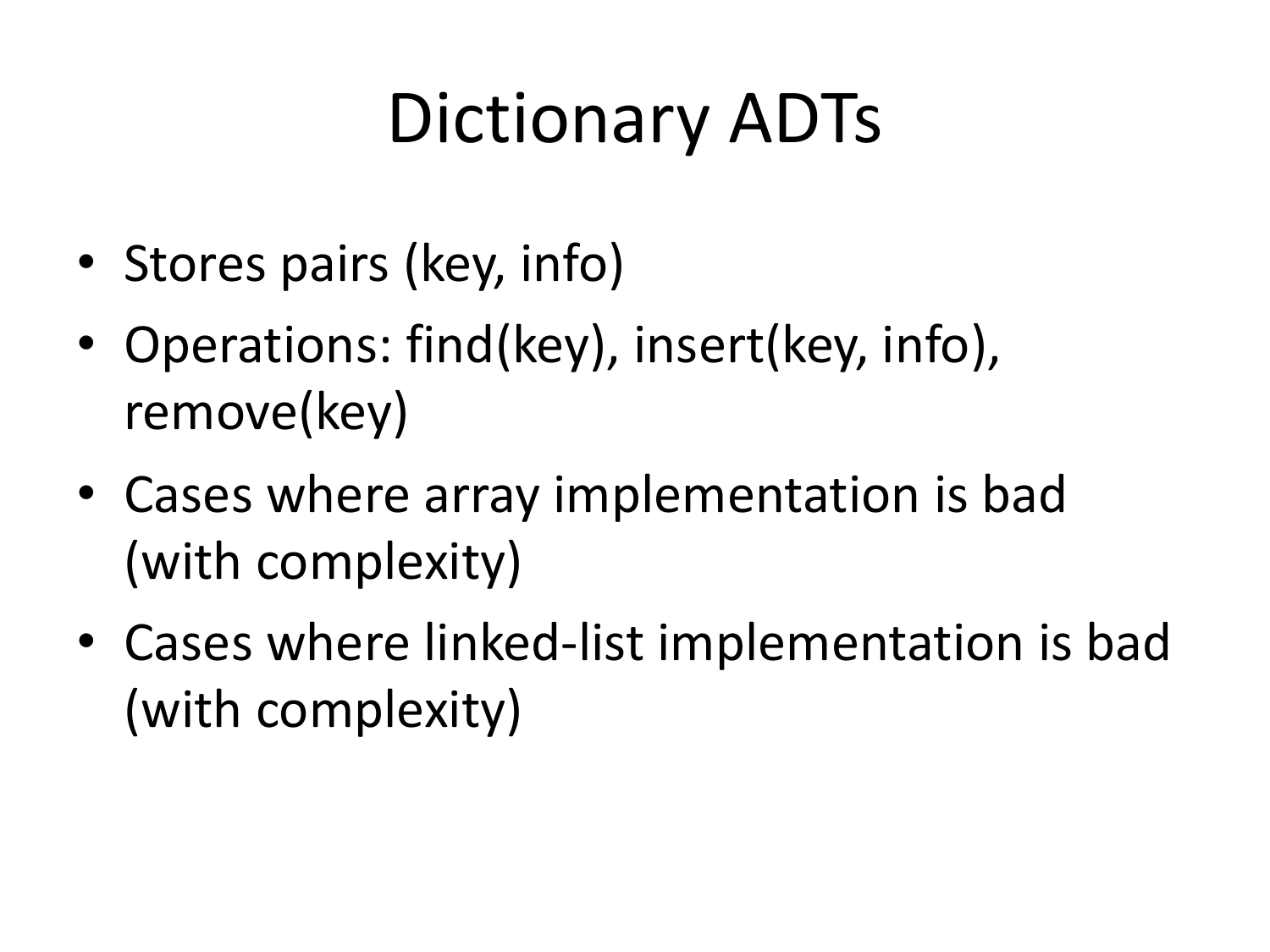### Dictionary ADTs with Binary Search trees (BST)

- Property: for any node x,
	- keys in the left subtree of x have keys smaller or equal to key(x) and
	- keys in the right subtree of x have keys larger or equal to key(x)
- Algorithm to find a key and its running time  $O(h)$  = O(log n) if the tree is balanced.
- Inserting a new key. Running time O(h). Sequence of insertion that can lead to bad running times.
- Removing a key.
- You need to be able to execute these algorithms by hand on examples.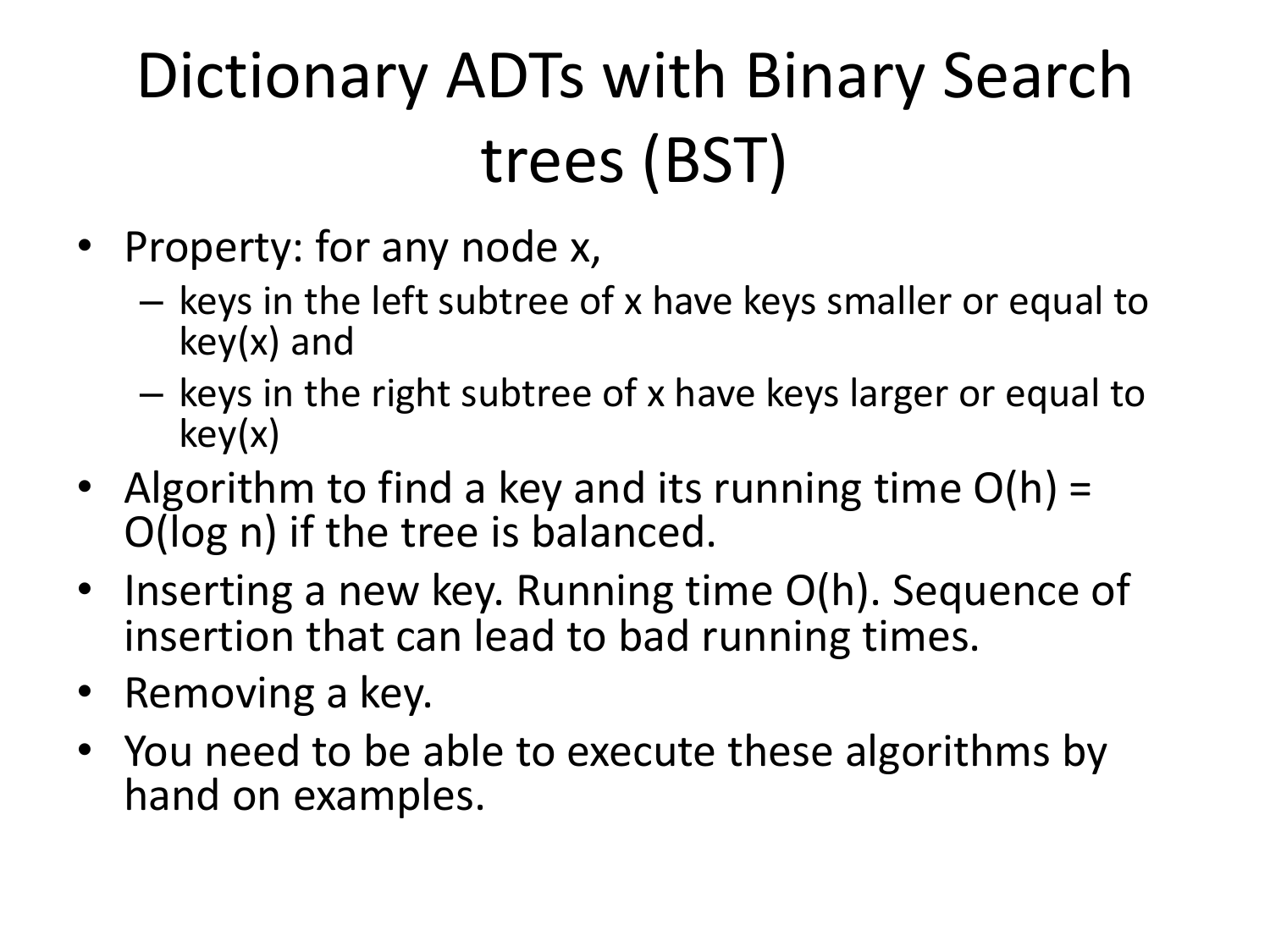## Dictionary ADTs with Hash Tables

- Implements a dictionary
- Idea:
	- map keys to buckets
	- Each bucket is itself a dictionary
- Hash functions:
	- Goal: minimize collisions
	- Easy to compute
- Best case:
	- keys are distributed uniformly among the buckets. Each bucket contains few keys
- Worst case:
	- All keys end-up in the same bucket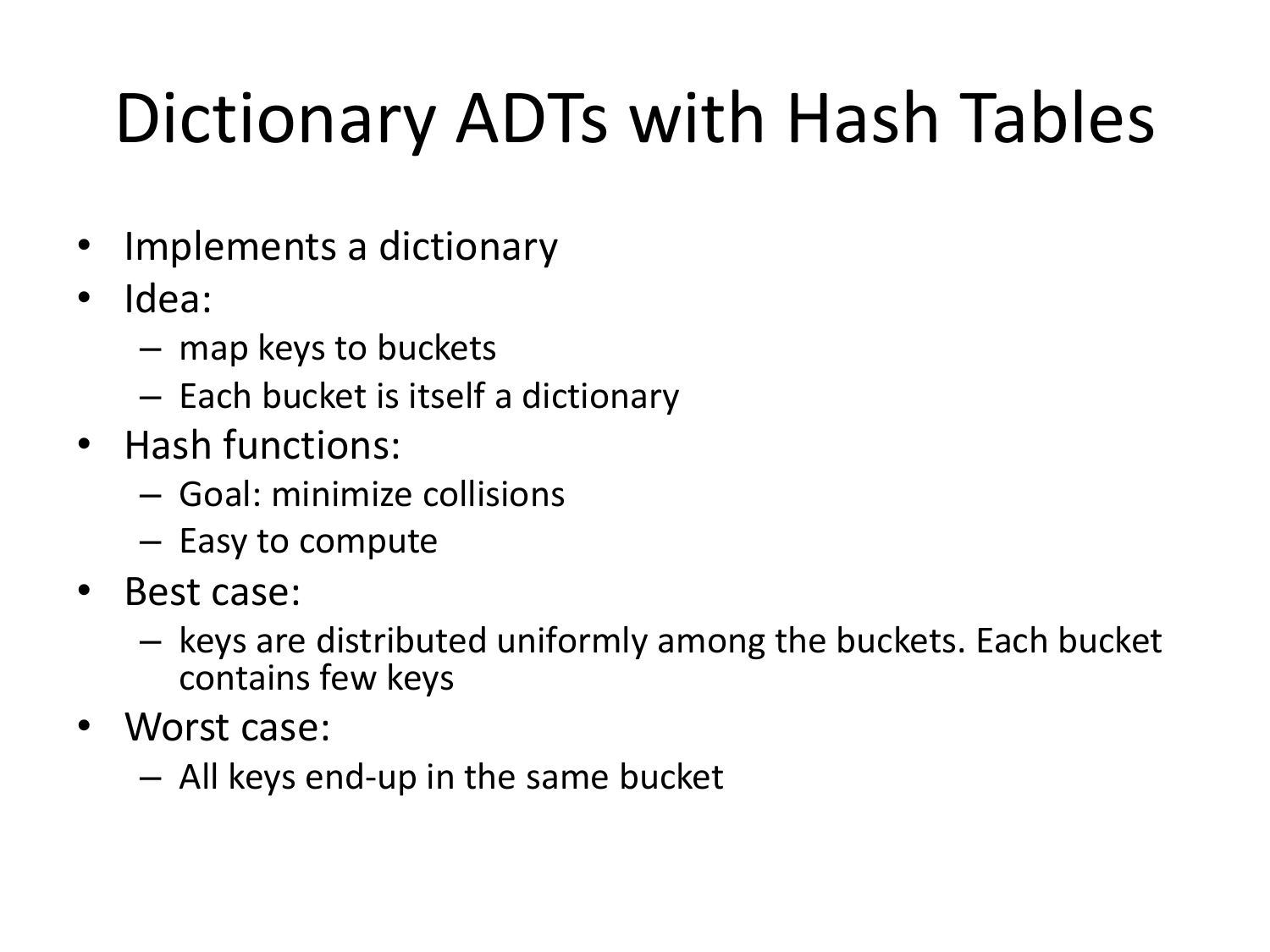## Priority queues

- Heap property:
	- $-$  key(x) is smaller or equal to the keys of children of x.
	- All h-1 first levels are full, and in the last level, nodes are packed to the left
- Operations:
	- findMin(). Algorithm. O(1)
	- insert(key). Bubbling-up. O(log n)
	- removeMin(). Bubbling-down. O(log n)
- Array representation of heaps
- HeapSort
	- insert keys one by one
	- removeMin() one by one